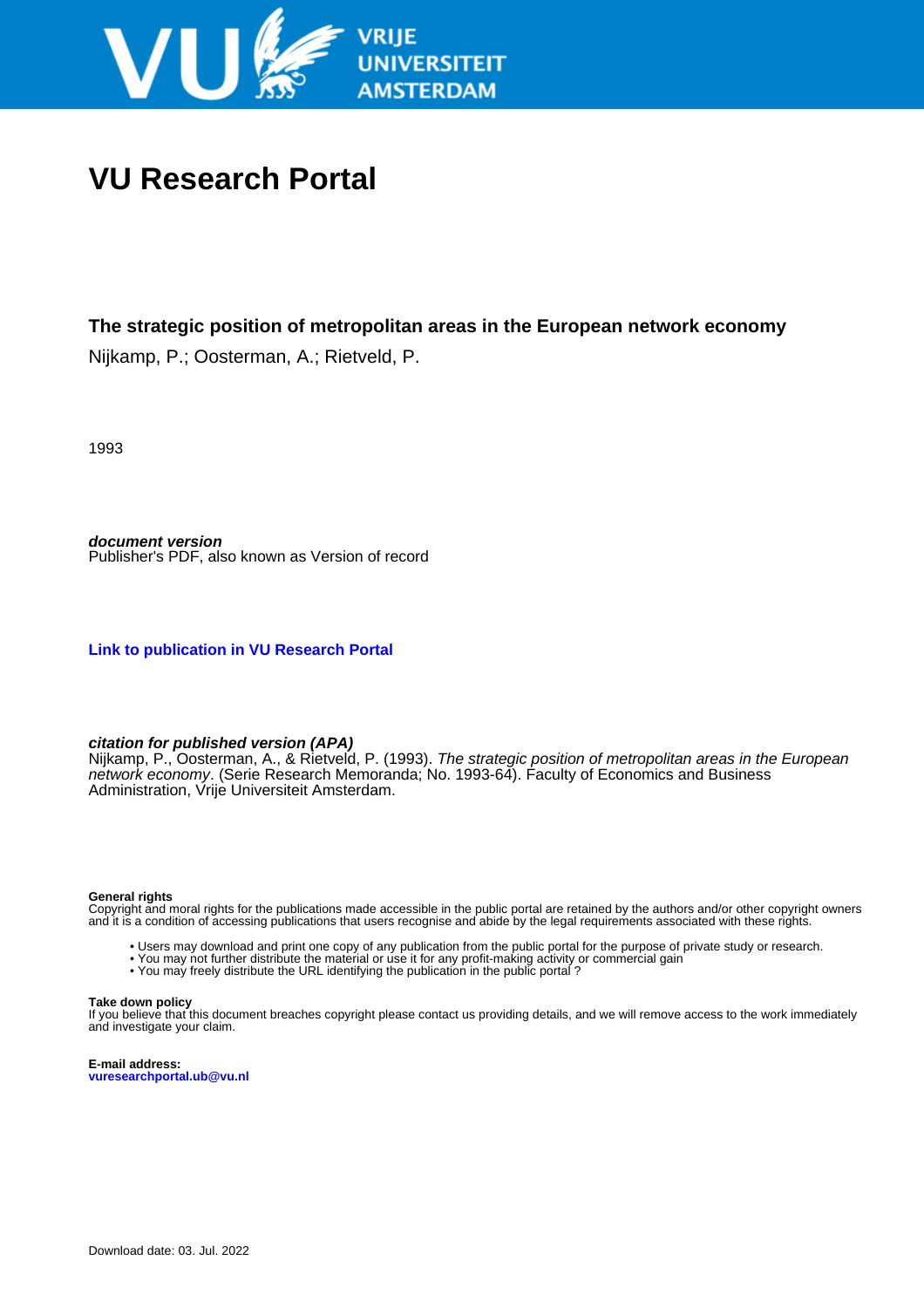$_{ET}$   $=$   $\frac{1}{2}$  aculteit der Economische Wetenschappen en Econometrie

05348

Ť  $\ddot{\cdot}$ 

 $\frac{1}{2}$ 

# 993 Serie Research Memoranda  $\mathbf{1}$

# The Strategie Position of Metropolitan Areas in the European Network Economy

P. Nijkamp A. Oosterman P. Rietveld

Research Memorandum 1993-64

December 1993



vrije Universiteit amsterdam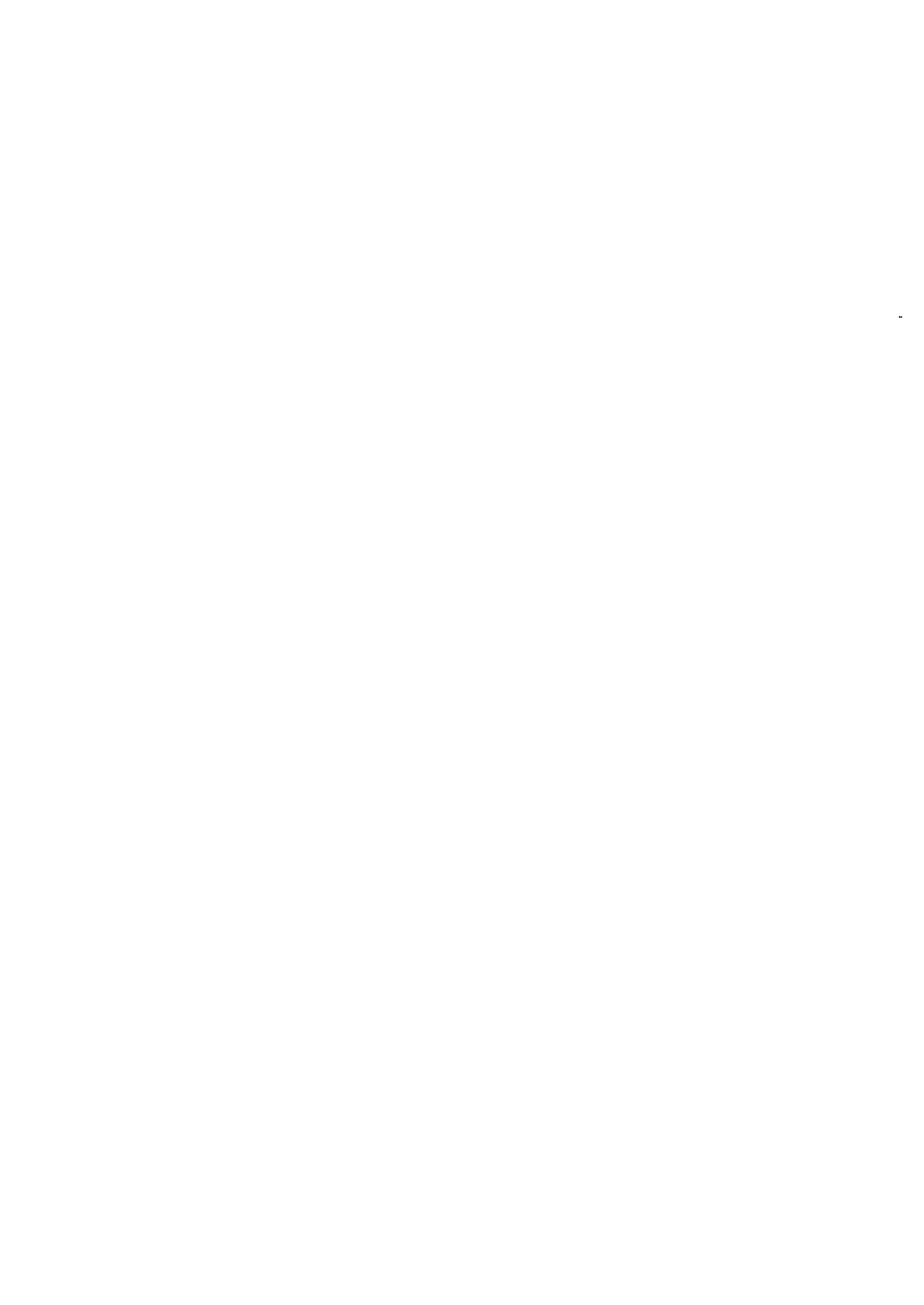### **THE STRATEGIC POSITION OF METROPOLITAN**

## **AREAS IN THE EUROPEAN NETWORK ECONOMY**

Peter Nijkamp André Oosterman Piet Rietveld

 $\ddot{\phantom{a}}$ 

Dept of Economics Free University Amsterdam The Netherlands

 $\sim 10^7$ 

 $\bar{z}$ 

pn/vervoer.eng 11/93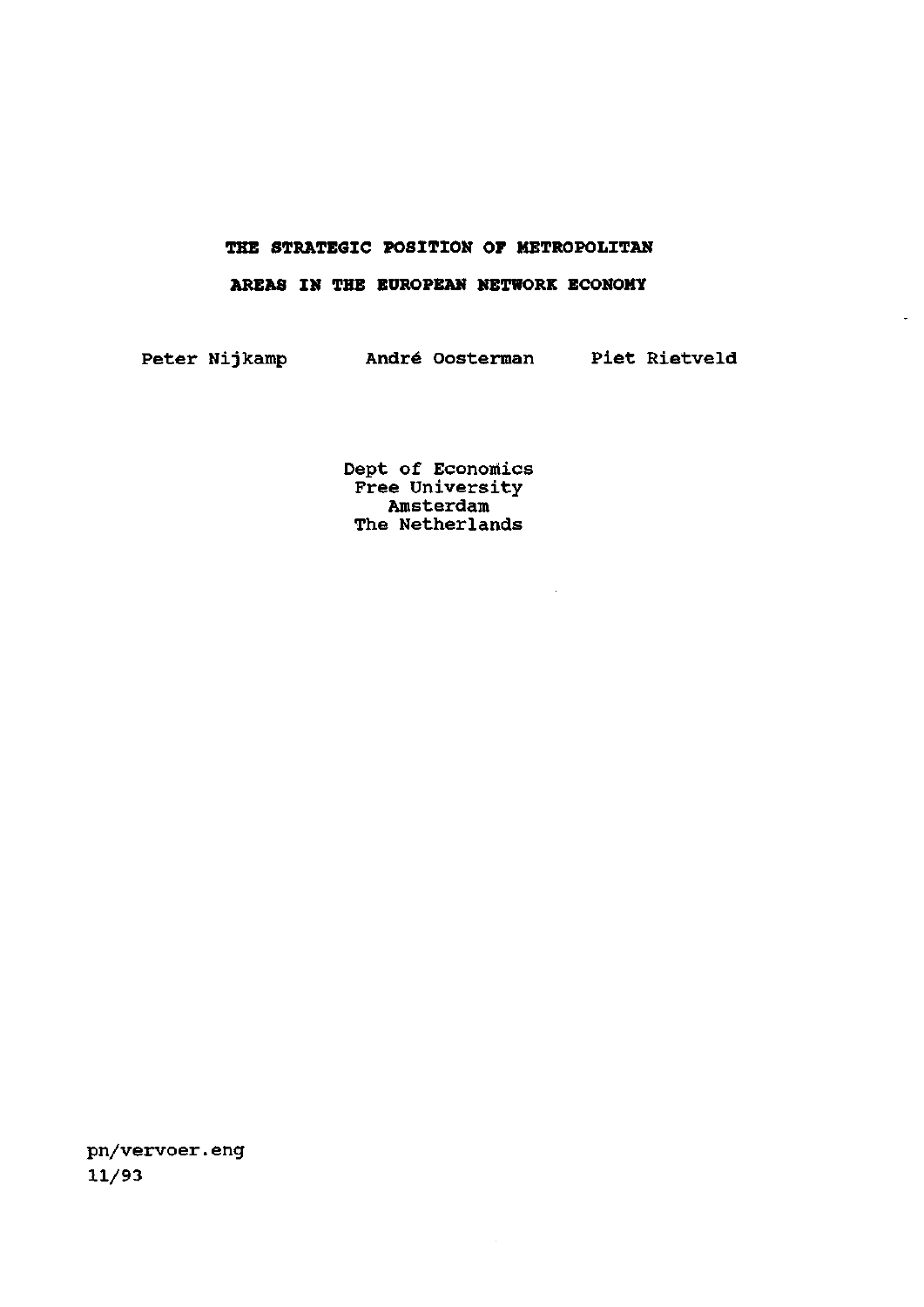

 $\label{eq:2.1} \frac{1}{\sqrt{2}}\int_{\mathbb{R}^3}\frac{1}{\sqrt{2}}\left(\frac{1}{\sqrt{2}}\right)^2\frac{1}{\sqrt{2}}\left(\frac{1}{\sqrt{2}}\right)^2\frac{1}{\sqrt{2}}\left(\frac{1}{\sqrt{2}}\right)^2\frac{1}{\sqrt{2}}\left(\frac{1}{\sqrt{2}}\right)^2.$ 

 $\label{eq:2.1} \mathcal{L}(\mathcal{L}^{\text{max}}_{\mathcal{L}}(\mathcal{L}^{\text{max}}_{\mathcal{L}})) \leq \mathcal{L}(\mathcal{L}^{\text{max}}_{\mathcal{L}}(\mathcal{L}^{\text{max}}_{\mathcal{L}}))$ 

 $\label{eq:2} \frac{1}{\sqrt{2}}\left(\frac{1}{\sqrt{2}}\right)^2\left(\frac{1}{\sqrt{2}}\right)^2.$ 

 $\frac{1}{2} \sum_{i=1}^{n} \frac{1}{2} \sum_{j=1}^{n} \frac{1}{2} \sum_{j=1}^{n} \frac{1}{2} \sum_{j=1}^{n} \frac{1}{2} \sum_{j=1}^{n} \frac{1}{2} \sum_{j=1}^{n} \frac{1}{2} \sum_{j=1}^{n} \frac{1}{2} \sum_{j=1}^{n} \frac{1}{2} \sum_{j=1}^{n} \frac{1}{2} \sum_{j=1}^{n} \frac{1}{2} \sum_{j=1}^{n} \frac{1}{2} \sum_{j=1}^{n} \frac{1}{2} \sum_{j=1}^{n$ 

 $\mathcal{L}(\mathcal{A})$  and  $\mathcal{L}(\mathcal{A})$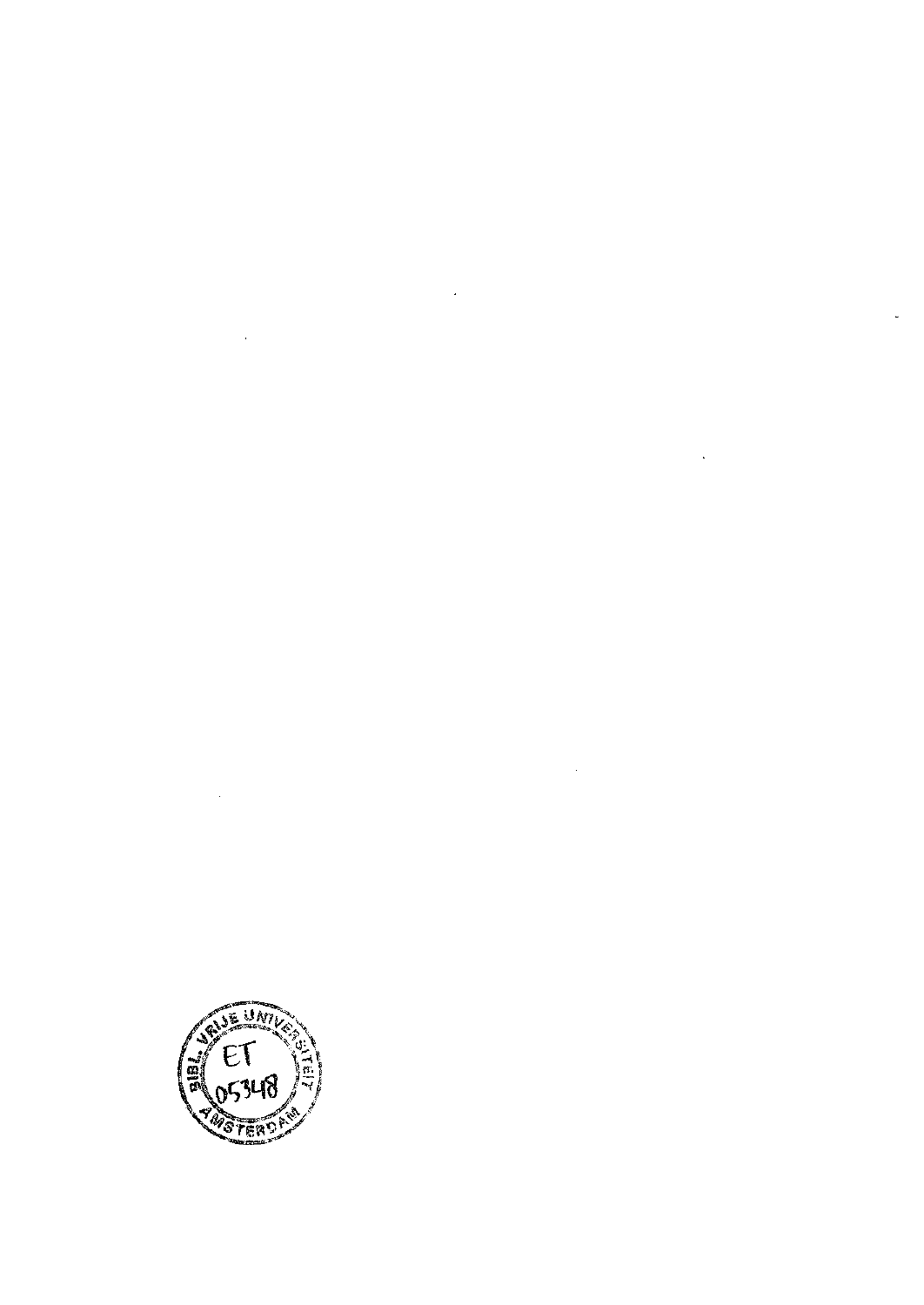# **l. The European Network Economy: Introduction<sup>1</sup>'**

European countries and regions are gradually moving towards a network economy, where important nodes of economie, cultural and technological progress are linked together by a well connected infrastructure network. Especially after the approval of the Maastricht Treaty the notions of inter-connectivity, inter-operability and inter-modality have gained much popularity, as they refer to the potential of various actors to realize value added and economie benefits as a result of integration of nodes and modes in a network. In the past years much attention has been given to the need for improving the quality of modes in the European infrastructure network (see Nijkamp et al., 1994), but far less attention has been devoted to the competitive potential of Modes. Such Modes may of course be mainports in a physical network (like international airports or harbours), but it seems to be more important to focus attention on major metropolitan areas in Europe and to investigate how such international centres are improving their competitive advantage along two lines: improved connectivity with European infrastructure systems and improved quality of intra-metropolitan infrastructure. In this paper we will focus in particular on the latter issue.

In the past decades, virtually all Western European countries have witnessed a considerable growth in transport demand. Especially passenger car traffic has risen explosively, which has led to increasing levels of air and noise pollution, and landscape deterioration (including visual pollution). Since investments in transport infrastructure have not grown to the same extent, also congestion is causing serious problems. Given current transport policies in Europe, it is plausible that the friction between growing mobility and current transport infrastructure will further increase, especially in metropolitan areas.

 $\mathbf{1}$ The background information for this article can be found in the report "Public Transport Systems in European Metropolitan Areas" (Nijkamp and Oosterman, 1992a; in Dutch) where eight metropolitan areas in Europe have been investigated. These areas are: Brussels/Antwerpen, Copenhagen, London, Milan, Munich, Paris, Randstad Holland and Stockholm.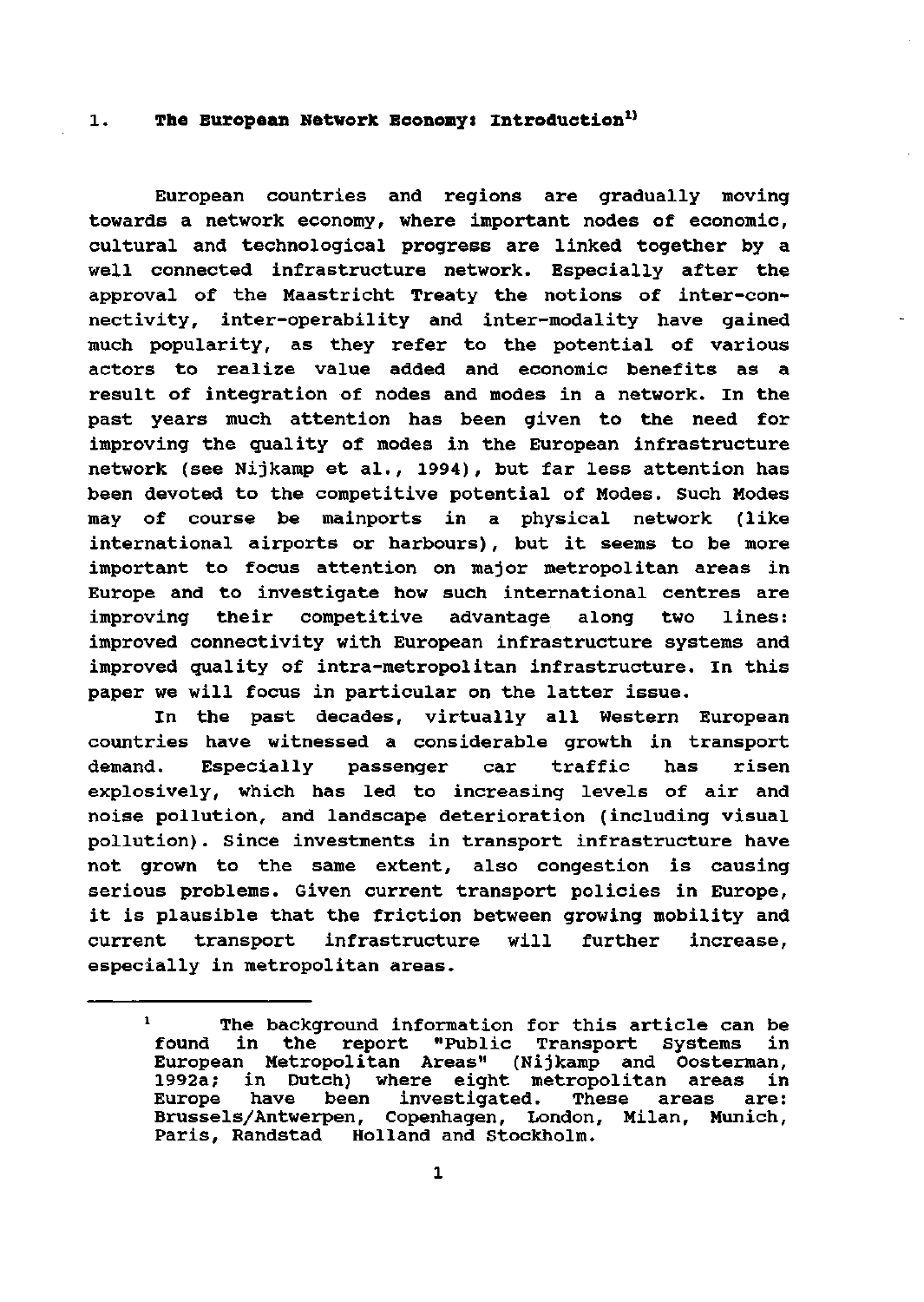At the same time, a process of far-reaching economie restructuring is taking place. Developments in information technology lead rapidly to new products and new production processes which in turn affect the competitive and locational behaviour of private companies. Labour-intensive activities are increasingly shifted to cheap labour countries, while knowledge-intensive functions are located in information-rich urban 'milieus'. The broadly recognized need to generate and attract knowledge-intensive industries has led to an ever increasing competitive battle between urban areas, which is reinforced by the creation of the Common Market.

At a metropolitan level, governments have responded to these developments by expanding and improving high-quality public transport (i.e., train, tram and metro). As will be shown in the following section, this policy has primarily been pursued to limit the negative effects of traffic growth. In the third section, we will argue that high-quality public transport systems can also play an important role in strengthening the international competitive position of an urban region. Despite increased attention to public transport, public investments in this field have not grown sufficiently, mainly because of financial reasons. The last section therefore discusses new financing modes, in particular the franchise-concept, as a financial instrument which can generate additional infrastructure investments without deteriorating the public finances from the state.

# **2. Growing Mobility**

### **2.1 Some figures**

In the period 1975-1988, passenger transport demand has risen substantially in all European countries where the urban most important regions of socio-economic interest are located. This has especially been the case for passenger car traffic; public transport has grown less and has even declined in a few countries (Figure 1). As a direct result, the market share of public transport — the **modal split** - has declined as well (with Sweden and Denmark as notable exceptions; see Figure 2). It seems plausible that this trend has even more strongly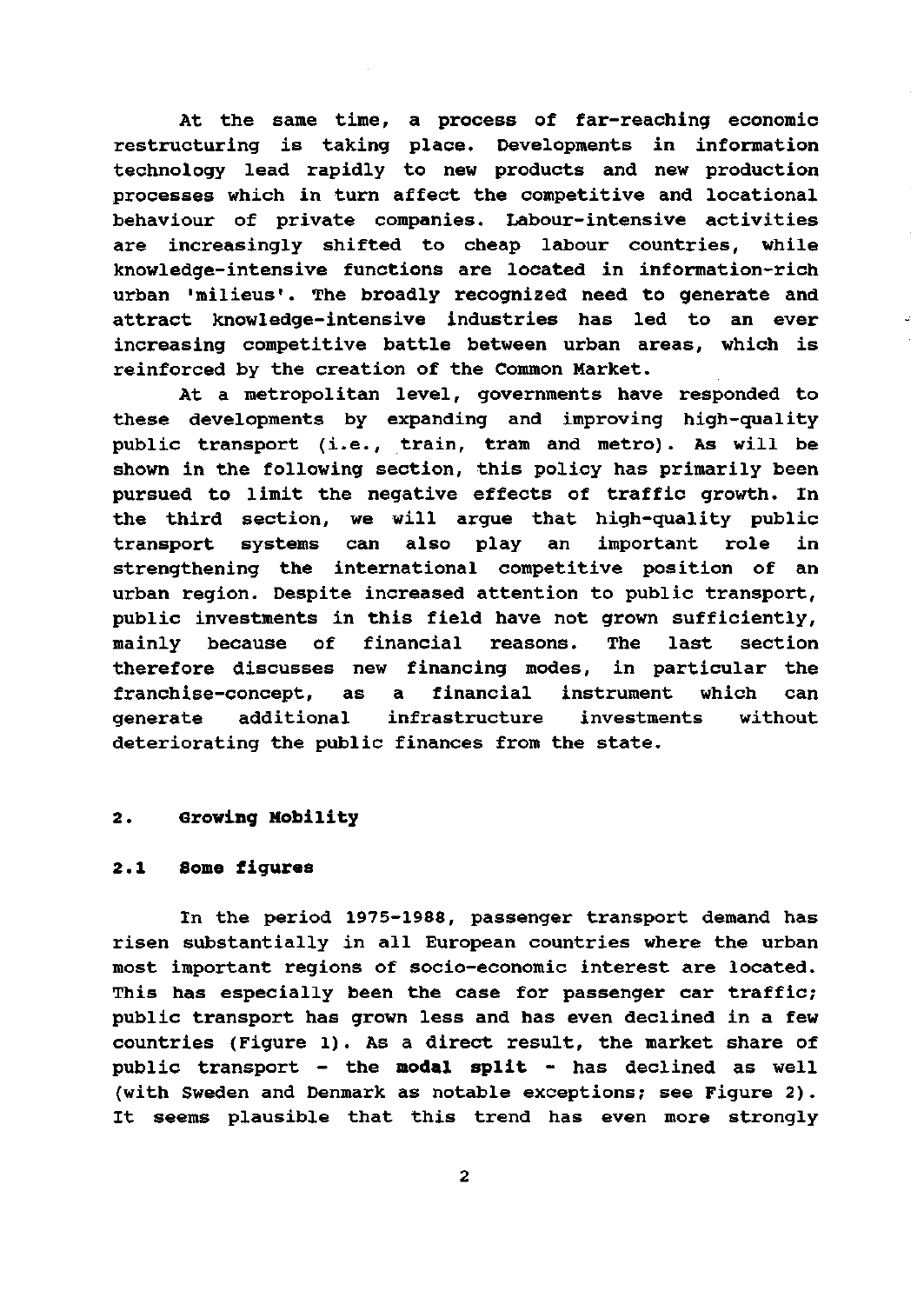taken place at a metropolitan level, although internationally comparable data with respect to passenger transport demand are not available to corroborate this assumption. But income growth and family dilution - two major determinants of car ownership - have taken place faster in cities than in rural areas [see Bruinsma and Rietveld, 1991].





The growing mobility has led to a large number of negative external effects (air and noise pollution, horizon pollution traffie unsafety and landscape decay), with significant costs to society at large. Apart from these external costs, real investments in transport infrastructure have declined in most countries investigated. Sweden and Italy are exceptions; after a slight drawback, their investment levels have risen impressively [ECMT, 1992]. Because infrastructure supply has not kept pace with demand, the transport network in all countries and metropolitan areas has begun to experience severe bottlenecks, such as traffie congestion, parking problems and delays in public transport.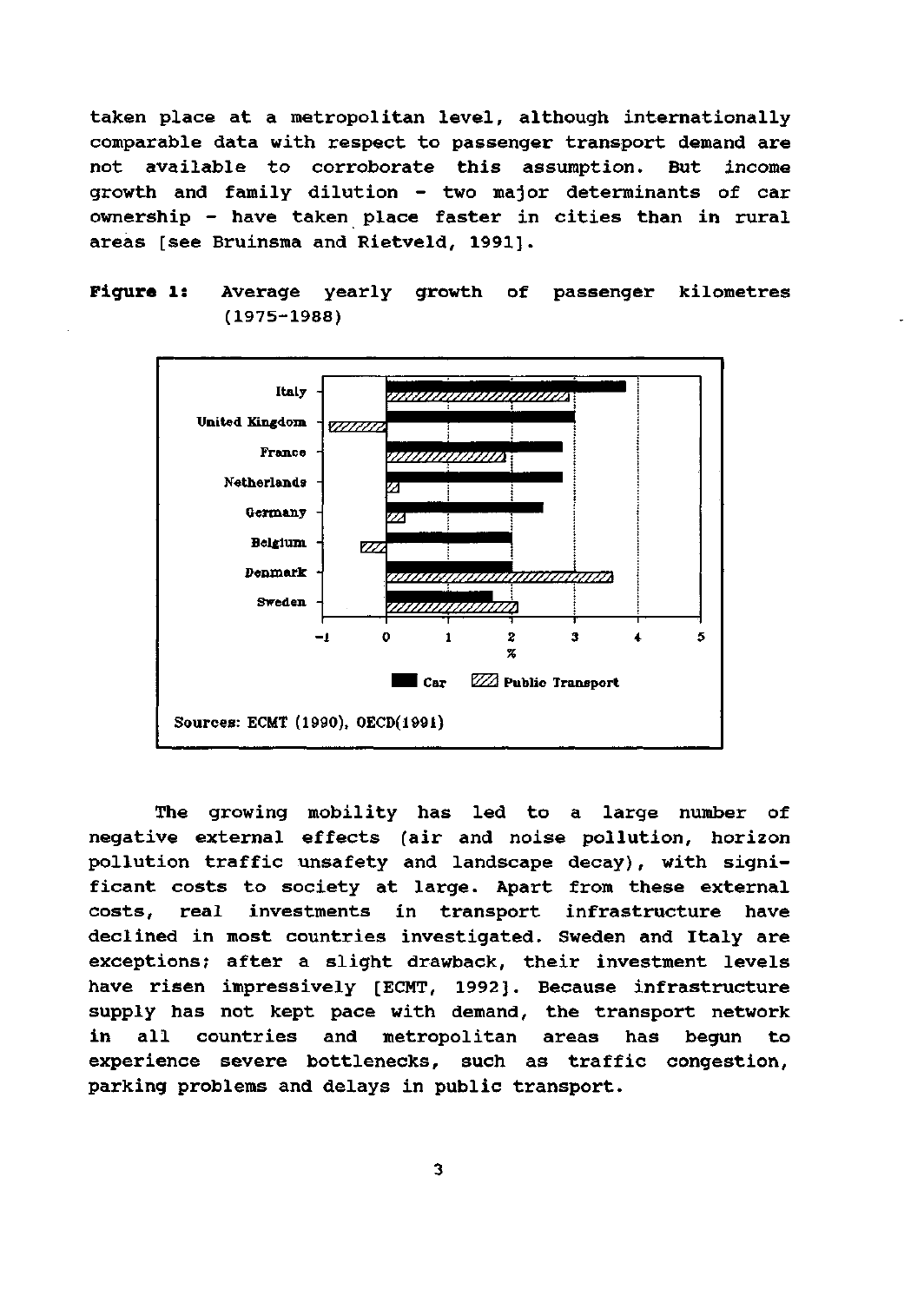Figure 2: Public transport share in modal split (1975 and 1988)



For industrialized countries, the OECD [1989] estimates the societal costs of transport - congestion included - at 3% to 4% of gross national product, a share which is much higher than the total amount currently invested in infrastructure(!).

Because of demographic and income trends, it is unlikely given current transport policies - that passenger transport growth will weaken in the decades to come. At a European level, experts estimate a growth of 50% to 70% over the next twenty years [Salomon et al., 1992, and Group Transport 2000 Plus, 1990]. Passenger traffic growth in metropolitan areas will probably exceed the national average.

To balance supply and demand of transport infrastructure, three structural solutions can be imagined : (1) a reduction of the growth of transport demand, (2) a more efficiënt utilization of the capacity of current transport infrastructure (for instance, by means of electronic road pricing) , and (3) an expansion of the capacity of transport infrastructure.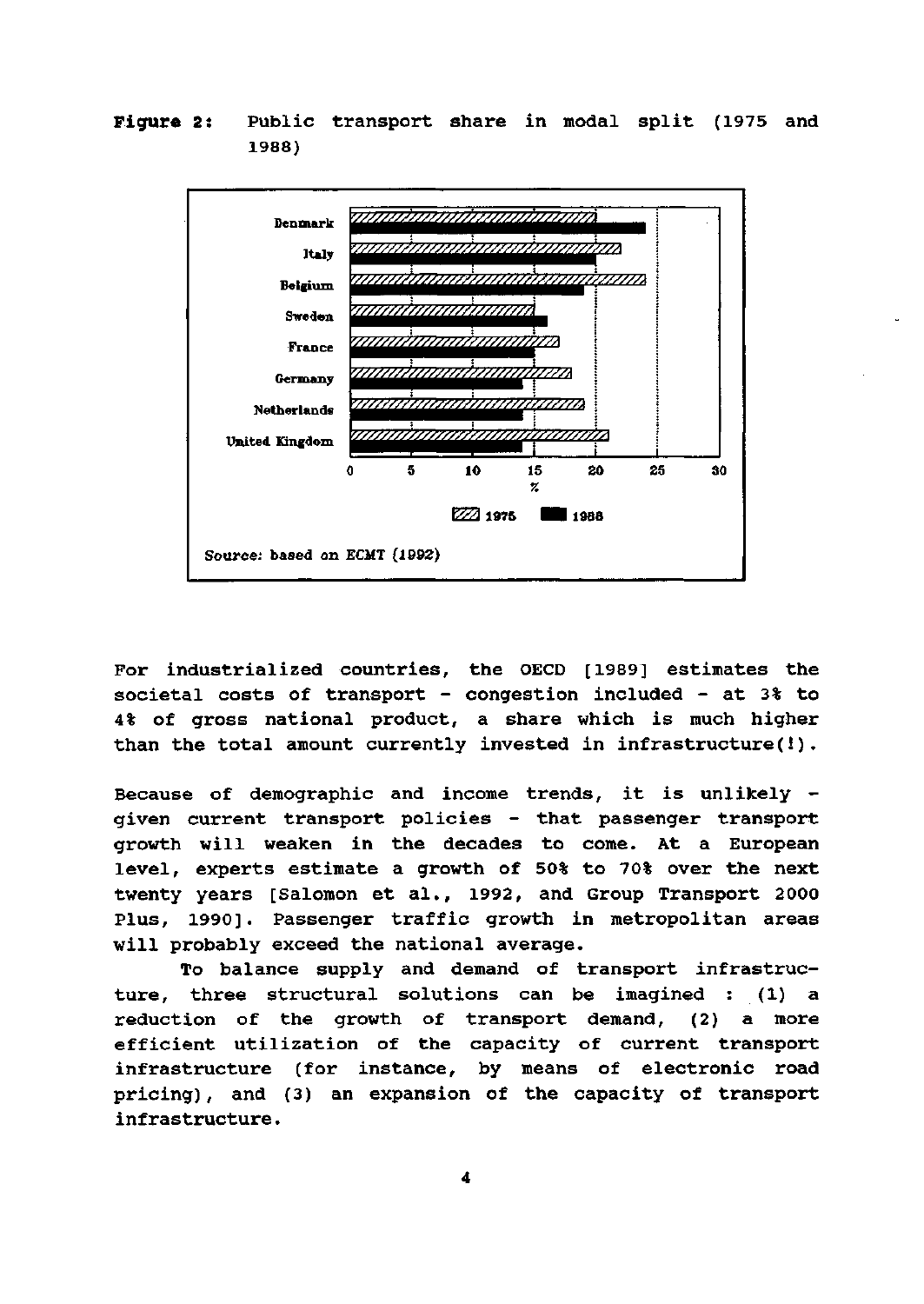F**i**gure 3: Investments in infrastructure as a percentage of GNP (1975 and 1988)



#### **2.2 Policy options**

In the 198Os, the attention has mainly been focused on policies which aimed to limit the negative external effects of transport, without limiting transport growth itself. The introduction of unleaded petrol and the obligation to equip passenger cars with a catalytic converter serve as major examples. Although governments have increasingly paid attention to the social costs of the transport sector, they do not seem to be willing to drastically limit the growth of this sector. In some countries though, attempts are being made to slow down the growth of passenger car traffic, mainly by means of fiscal or marketbased policies. Since the share of this transport mode in the modal split is usually very high, this does not prevent a further decline of the share of public transport.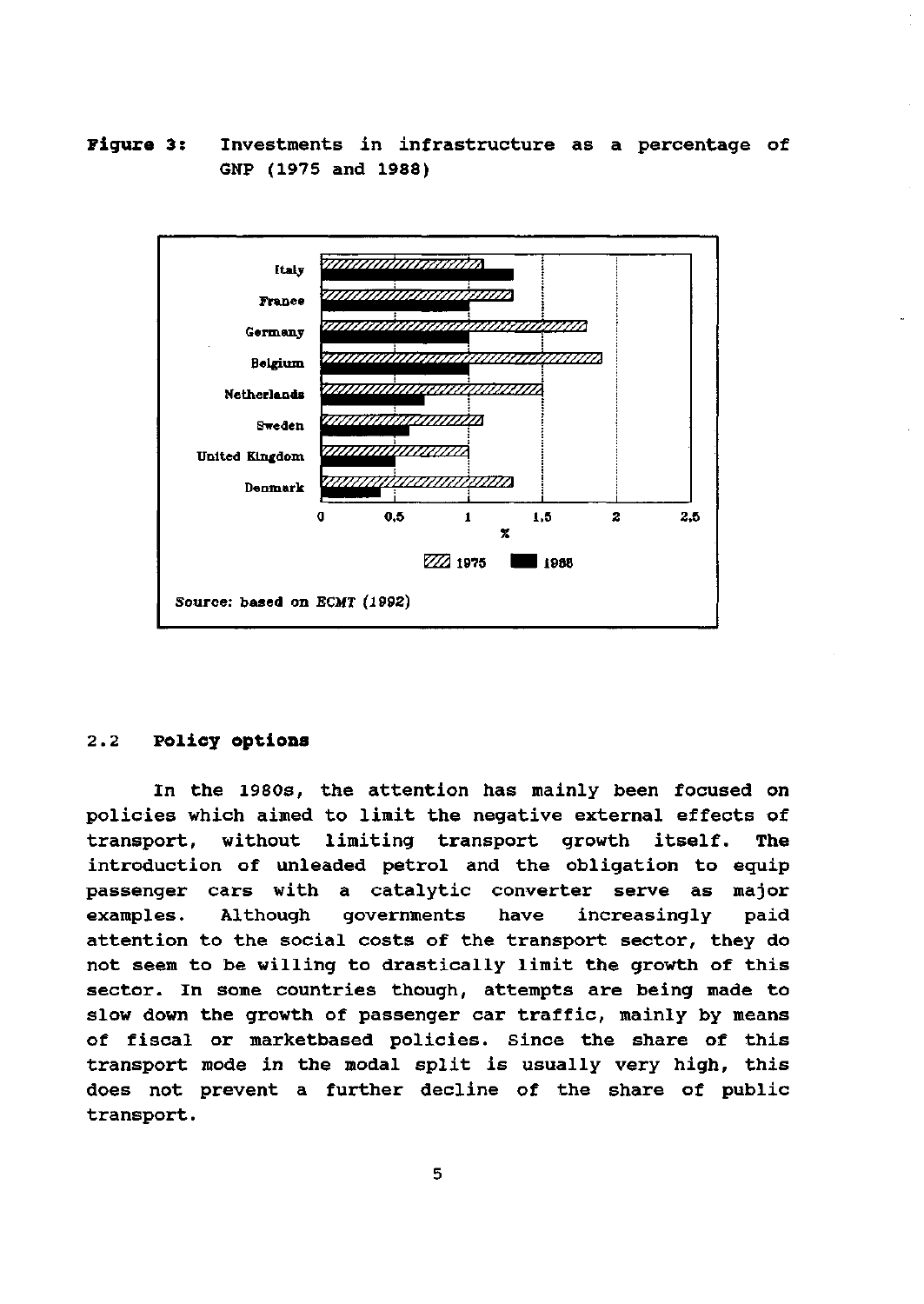The second solution, electronic road pricing, aims at a better distribution of demand in time and space and can in some cases reduce traffic congestion [see, for example, Lundqvist and Mattsson, 1992]. Yet, it is unclear to what extent this solution is a structural one. In metropolitan areas, the utilization rate of infrastructure capacity is already very high, which makes it hard to believe that electronic road pricing by itself can absorb a 50% increase in transport demand (see Emmerink et al., 1993).

Since the development of electronic road pricing is still in its infancy and since the growth of transport demand is not seriously called into guestion, transport authorities have focused their attention primarily on capacity expansion. During the past decades, the construction of transport infrastructure has been mainly demand-induced. This means that investments were principally channeled to road infrastructure and to a much lesser extent to public transport [ECMT, 1992]. In the course of the 1980s it has, however, become evident that this policy can no longer be sustained. Especially in metropolitan areas, a further expansion of the road network is no longer a viable option, sometimes because there is simply not enough space, but chiefly because the quality of life is unacceptably affected. Research shows indeed that actions to increase the modal split of public transport are much more effective to limit the social costs of transport than policies to reduce the negative external effects of car traffic. Per passenger kilometre, passenger car traffic causes over five times as many traffic accidents and generates two to fifty times as much air pollution; besides, road traffic is also the main source of noise pollution [see Nijkamp en Oosterman, 1992b].

Compelled by necessity, many governments have abandoned demand-induced transport policies in favour of policies which emphasize the supply of high-quality public transport systems as a conditional strategy for competitive behaviour. The period 1980-1988 shows for most countries a clear shift from investments in road infrastructure towards investments in rail infrastructure (see Figure 4; data for urban transport are not available).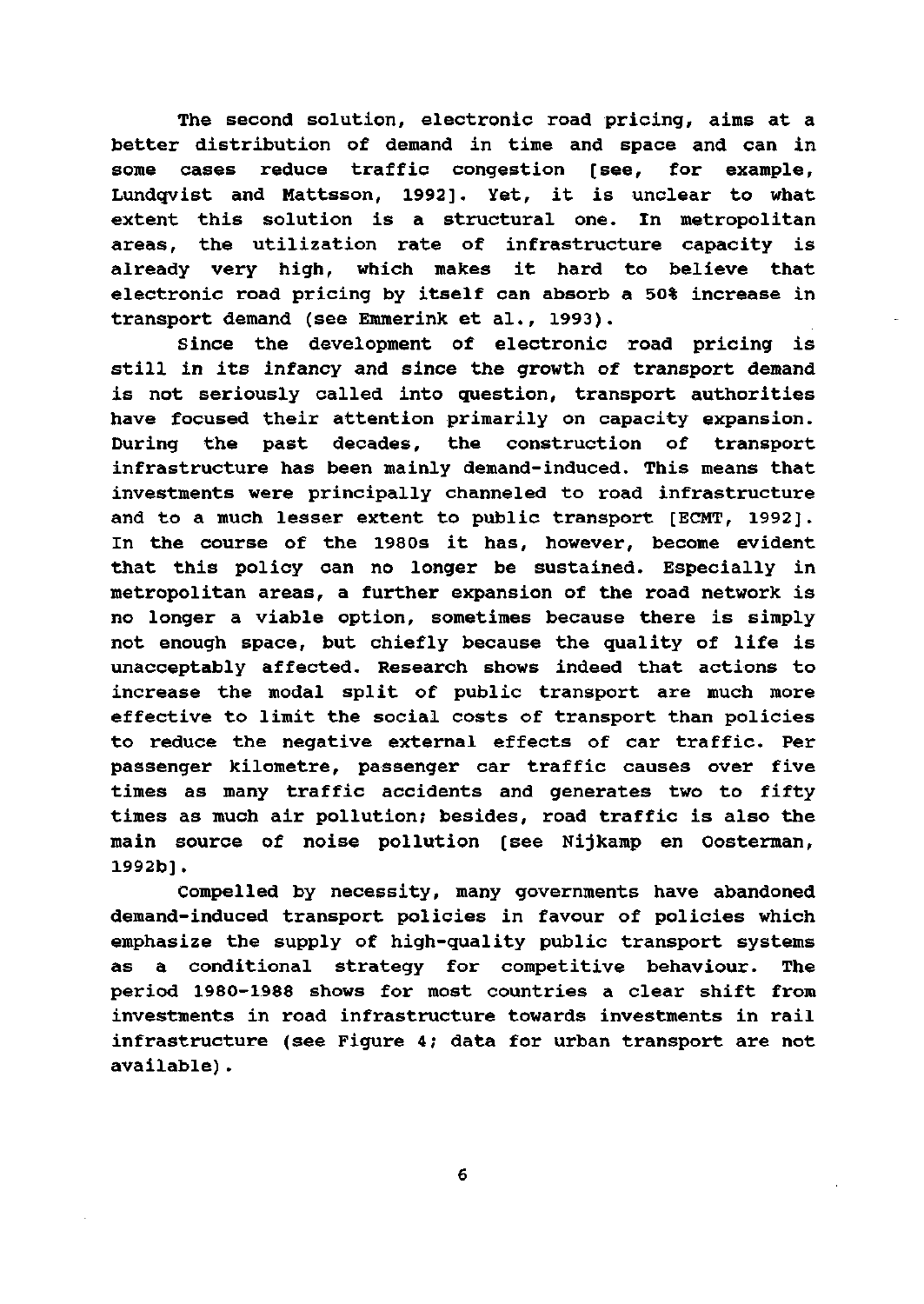**Pigure** 4: Investments in rail infrastructure as a percentage of investments in transport infrastructure<sup>2</sup>



#### 2.3 **Public transport at a metropolitan level**

The continuous growth of transport demand forces also governments at a metropolitan level to expand transport infrastructure. Since a further increase of road traffic is neither feasible nor desirable, the cities investigated in our studies are heavily investing in high-quality public transport systems or are planning to do so. At the end of the 1980s, Paris, Milan, London, Stockholm and Munich have sharply increased investment budgets for public transport. Copenhagen, Brussels/Antwerpen and Randstad Holland are lagging behind in this respect.

From Nijkamp and Oosterman [1992a] and Bruinsma and Rietveld [1991] it is evident that in the countries of

<sup>2</sup> Total investments in road and rail infrastructure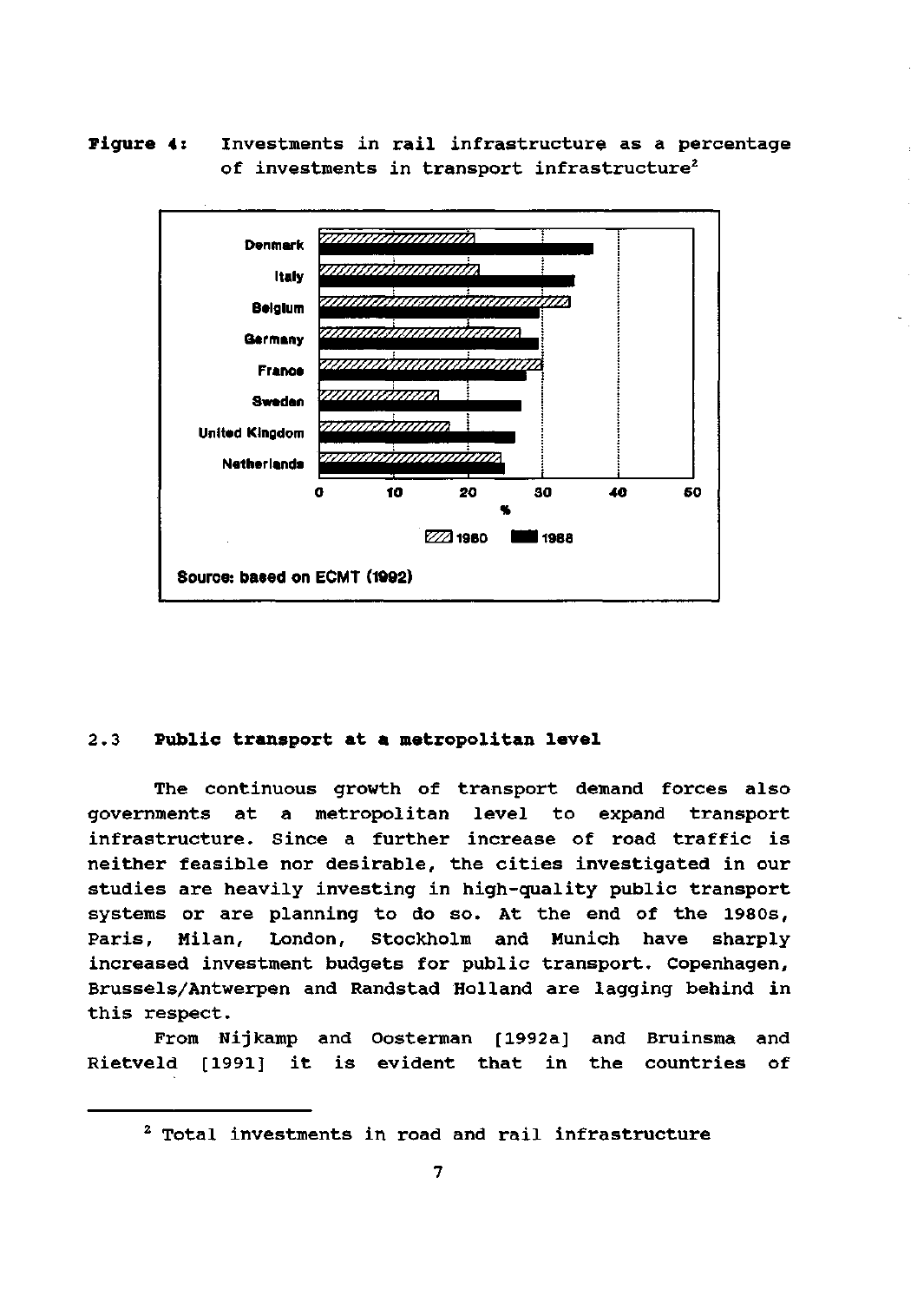interest transport policies are first and foremost designed to reduce the negative external effects of car traffic. Social motives play an important, if not dominant part. These motives include: reduction of traffic congestion, traffic accidents, air pollution and/or noise pollution. In none of the cities under investigation, transport policies are dominated by the economie objective of developing explicit strategies to strengthen its international competitive position. It is noteworthy however, that in the case of the Randstad Holland and London economie objectives are more balanced vis-a-vis the above mentioned social objectives.

In some cities transport policies are developed as a response to existing bottlenecks in the transport system (reactive), while other cities have adapted their policies to anticipated developments before bottlenecks are becoming manifest (proactive). Figure 5 typifies transport policy in seven cities (Brussels/Antwerpen is not included, since it has not yet decided about its new policy). The grouping of social and economie objectives is somewhat arbitrary. As will be outlined in the next section, transport policy in Stockholm and Ile de France (Paris) also have a distinct economie dimension.

**Figure 5s** Typology of public transport policy in seven European metropolitan areas

### **Policy primarily aimed at:**

Social objectives Economie objectives

| Policy type:<br>Proactive | Munich              |                    |
|---------------------------|---------------------|--------------------|
|                           |                     | Paris              |
|                           |                     | Randstad<br>London |
| <b>Reactive</b>           | Copenhagen<br>Milan | Stockholm          |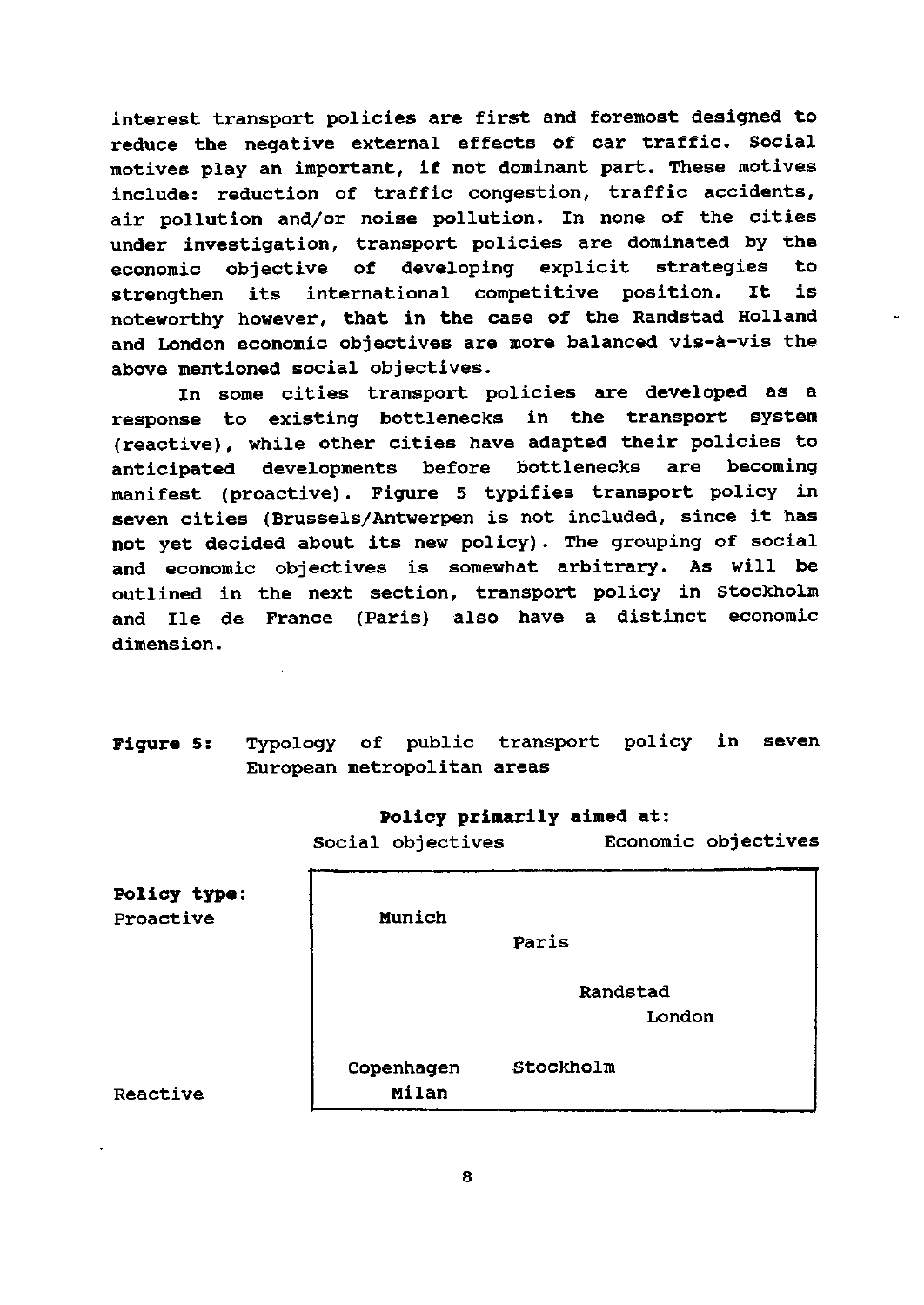In Milan (see insert 1), and to a lesser extent in Stockholm and Copenhagen, the actual consequences of high mobility growth have necessitated policy makers to focus their attention on public transport. In . Stockholm, these consequences are less difficult to push back than in Milan, since city planners have traditionally taken into account access to public transport as an essential objective (see also insert 2). Copenhagen is the only city where congestion on the railway system (S-bahn) seems more severe than on the road network. Plans have been made here to upgrade the quality of public transport and to build a metro.

## **Milan** (insert 1)

In the 1980s, traffic congestion has grown heavily in and around Milan, causing the highest level of air pollution in Europe. The municipal authorities have implemented a set of transport policies aimed at an increase in the share of public transport in the modal split. The municipality aims to raise its current share of 50% to 60% in 2000. For this period, mobility growth is estimated at 15%. To absorb this growth and to reach a 60% share at the same time, the number of passengers transported has to increase with 38% till 2000; by then, car passenger kilometres will have declined with 10%. To realize this ambitious goal, passenger car transport is discouraged and the public transport system is upgraded (investments in public transport will be raised from \$1.5 bln in 1981- 1989 to nearly \$5 bln in the period 1990-2000) . A major part of the historical centre is converted to a pedestrian area, while illegal parking is heavily fined. Public transport is upgraded by an expansion of the metro system, the construction of extensive 'park-and-ride' facilities and the introduction of 'integrated ticketing'.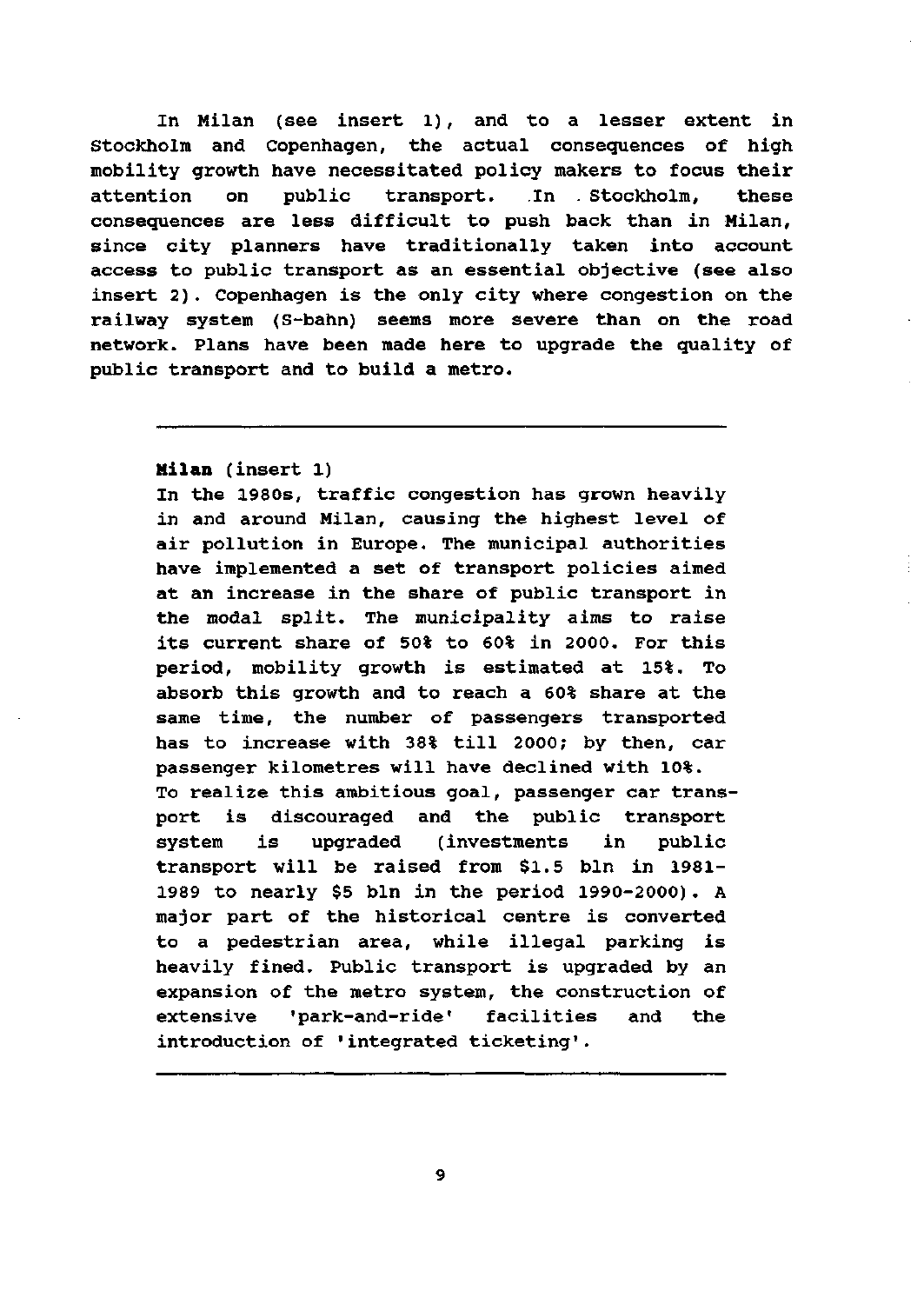Munich and Paris have a tradition of very long term transport planning term (some 25 years). The 1965 transport plan of the city of Munich foresaw an increase in the share of public transport in the modal split from 50% in 1965 to 65% in 1990. Although this objective has not been achieved, a strong expansion of the metro system and the regional railway network was already undertaken in the 1970s. Mobility growth has also timely been taken into consideration in Paris. In London and the Randstad Holland, the construction of public transport systems is mainly dictated by the fear of the negative economie repercussions of traffic congestion.

To attract passengers to public transport, the authorities in charge are attempting to positively influence the relationship between price and quality. In principle, four kinds of policy measures can be envisaged: (1) measures to increase the quality of public transport, (2) measures to decrease the quality of private passenger car transport, (3) a reduction of the price of public transport, and (4) a rise in of the price of passenger car transport.

All cities evidently strive for a better quality of public transport. Actions are undertaken to increase speed (higher frequencies, more correspondences, integrated ticketing) and access (more lines, park-and-ride facilities). Research into bus transport in a number of French and English cities shows that improving the supply of public transport services can strongly increase the number of users [Appleby, 1985 and Massot, 1991].

Some cities combine the above mentioned actions with a compulsory reduction of passenger car traffic (Milan, Munich and Stockholm). Examples of such measures are: parking restrictions and the conversion of roads to pedestrian areas. Needless to say, the quality of car traffic also declines because of increasing congestion.

Although all cities implement measures to increase the quality of public transport relative to the car, this cannot be said of price policies. Only Stockholm and Paris have deliberately advanced the price of car traffic. Stockholm has planned a 'road charge scheme' (see insert 2), while Paris has resorted to fiscal measures. Most city governments are, after all, not in the position to influence the price of passenger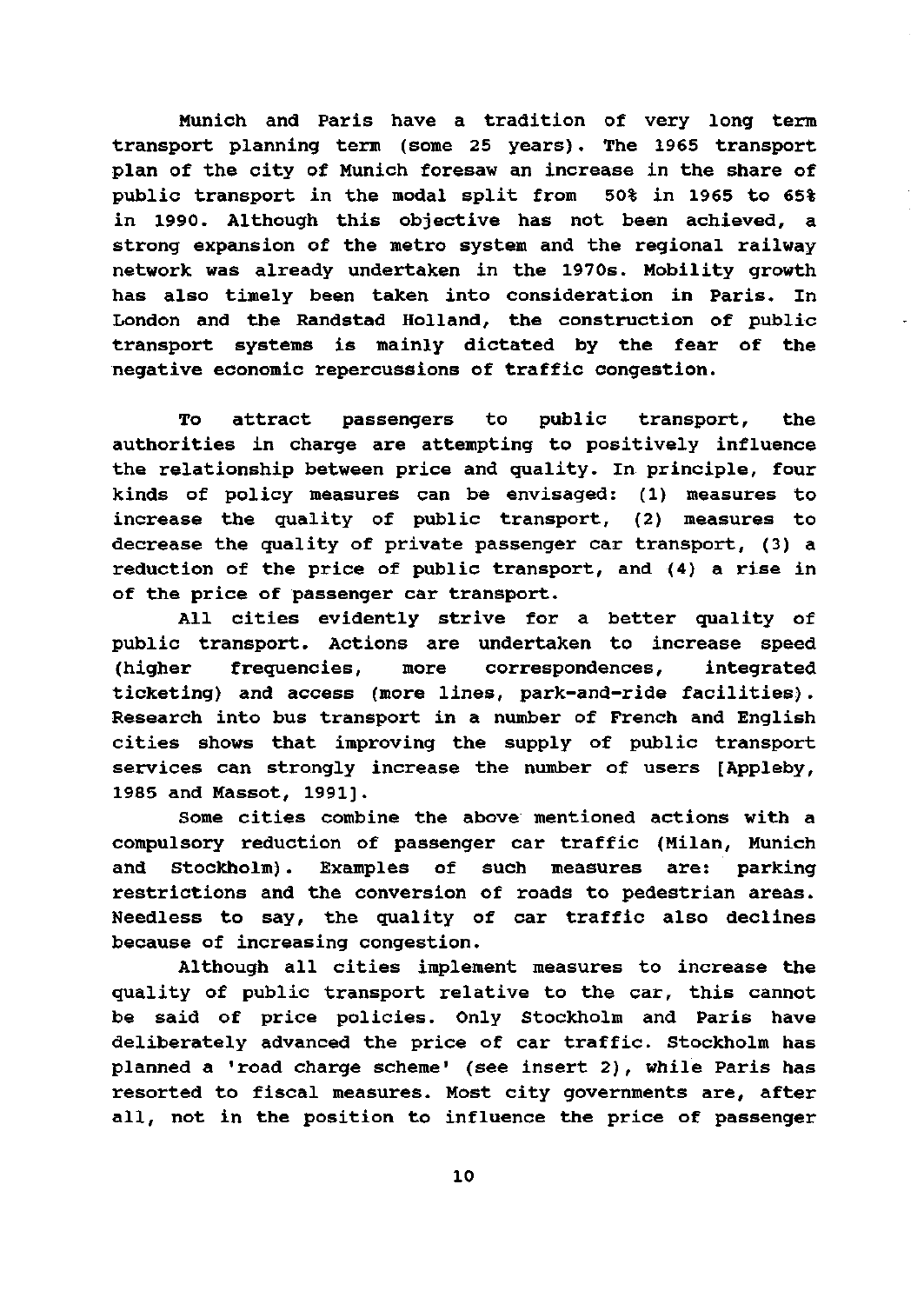car transport. These decisions are mainly made at a national level (gasoline price, car related taxes, etc) .

In addition, in none of the investigated metropolitan areas the price of public transport has been reduced. In fact, in many cases tariffs have risen to such an extent that passenger car traffic has become relatively cheaper. This inconsistency between quality policies and price policies (Table 1) is not too difficult to explain. Since government subsidies to city transport corporations are insufficient to cover improvements of the public transport system, they are more or less forced to increase tariffs. Despite these price advances, all cities experience an increasing number of public transport users. Apart from better quality, increased congestion and parking problems may be held accountable.

|                  | (1) | (2) | (3) | (4) |
|------------------|-----|-----|-----|-----|
| Brussels/Antwerp | Yes | ?   | 2   | ?   |
| Copenhagen       | Yes | ?   | 3   | ?   |
| London           | Yes | No  | No. | No. |
| Milan            | Yes | Yes | No. | No. |
| Munich           | Yes | Yes | No. | No. |
| Paris            | Yes | No  | No. | Yes |
| Randstad Holland | Yes | No  | No. | No  |
| Stockholm        | Yes | Yes | 3   | Yes |
|                  |     |     |     |     |

**Table** 1: Policy measures at a metropolitan level

#### 2.4 Preliminary conclusions

Continuous mobility growth has led to ever higher levels of congestion, air and noise pollution and landscape decay. City governments have responded by upgrading public transport. In many cases, though, measures have been taken either too late or have not been efficacious. Moreover, transport policies have not always been consistent. These shortcomings can be traced back to (1) a lack of financial means, and (2) a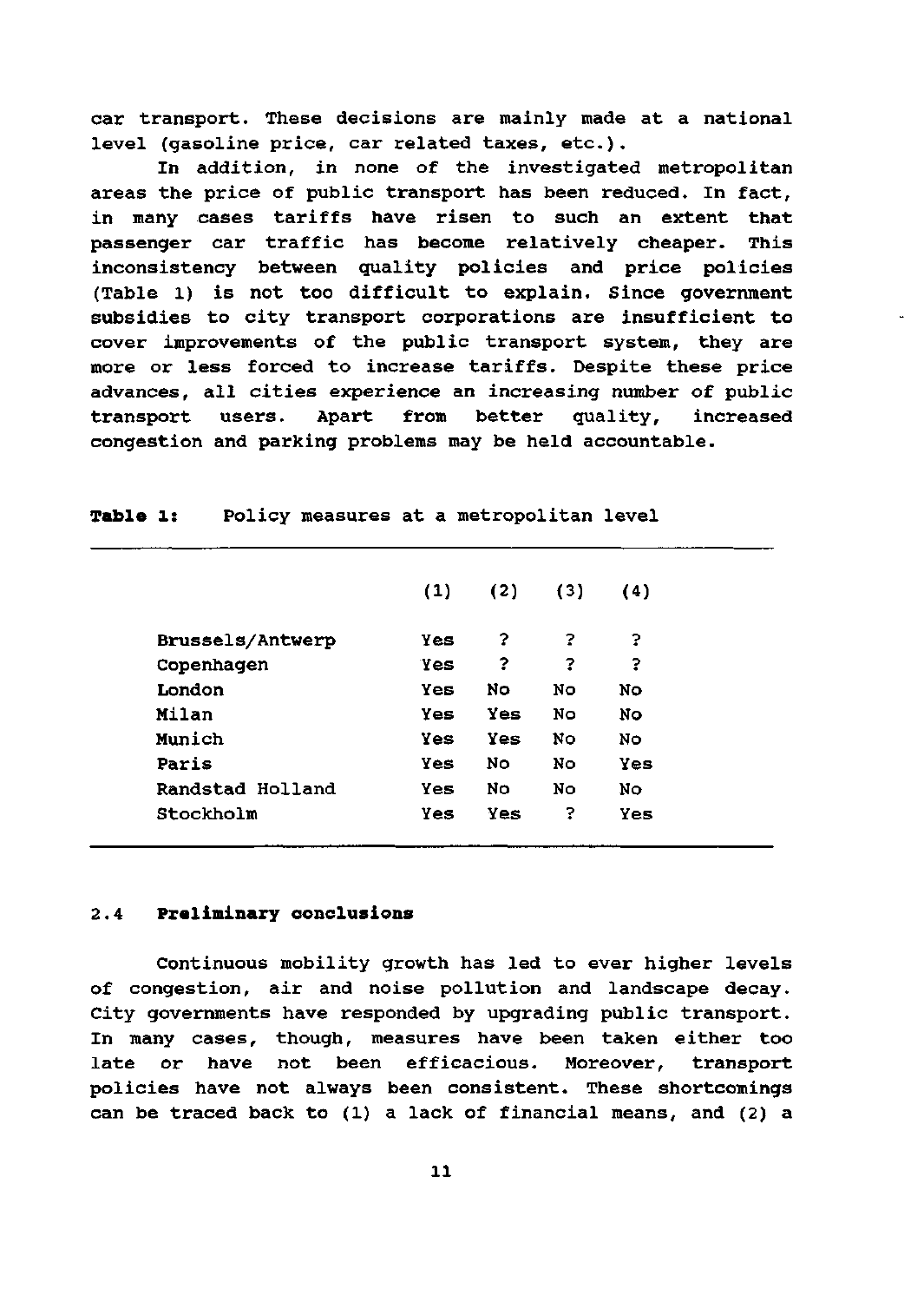lack of integration between national and city transport policies.

Another conclusion is that in Figure 5 ('Typology of public transport policy in seven European metropolitan areas'), none of the investigated cities is placed in the upper-right corner. In other words: none of the cities considers public transport mainly as a means to enhance its international competitive position. This finding is, in a sense, incompatible with the observation of urbanologists such as Castells. [1989] and Hall [1990], who suggest that urban areas will face an ever increasing competitive battle for employment. Before identifying the potential impact of an active transport policy on a region's competitive position, we will first sketch the origins of this competitive battle.

#### 3. **Economie Restructuring**

#### 3.1 **Technological shifts**

The development towards a network economy has been induced by various technological advances. The most important technological innovation of the last thirty years, the development of information technology, has led to a fundamental shift in the way companies design, produce and distribute products. The application of information technology enables them to produce at lower costs and to serve client needs more effectively. Companies can operate more costconscious and more market-conscious because of a better coordination of the various chains of the production system, although new applications are also used within the chains themselves (e.g. CAD/CAM in design, Flexible Manufacturing Systems in production, and route planning systems in distribution). An important effect of better coordination is a sharp reduction in throughput-time, the period which elapses between the placing and the delivery of an order. A short throughput-time enables a firm to respond swiftly to changing cliënt needs ('economies of scope').

In addition to the coordination of different activities within a single company, information technology can also be applied to coordinate the activities of several companies in a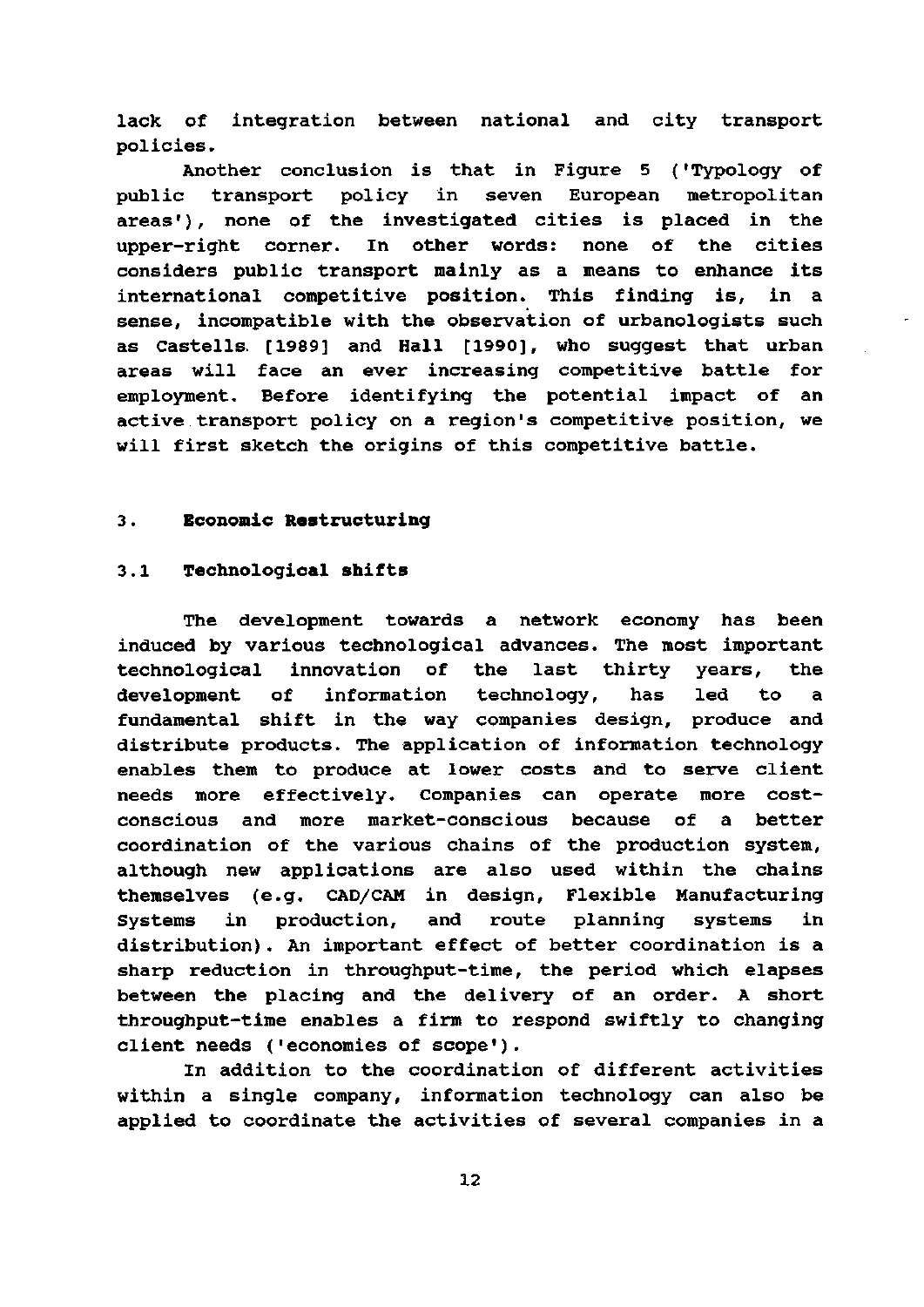network configuration. New forms of (international) cooperation are at present originating, leading to further cost reductions or service improvements. As a result, companies are better able to farm out parts of their production processes to specialized suppliers, in order to concentrate their resources on their core business. This often means that labour-intensive activities are shifted to low wage countries. Information technology also enables companies to undertake core business activities in cooperation with other firms, so as to gain from economies of scale (especially in the field of research and development). These developments have a profound impact on the structure of the productive system. It gives rise to network relations, which are dominated by a few large multinational corporation and surrounded by a large number of advanced service industries.

It is evident that firms which adapt insufficiently to these developments will lose their competitiveness. The necessity to restructure along the above sketched lines is reinforced by the increasing intensity of international competition. The creation of the Common Market in Europe, for instance, means that companies do no longer enjoy privileges in their home market; trade barriers are also more and more eliminated at a global level (GATT-rounds).

### 3.2 **Economie restructuring at a metropolitan level**

The rise of a new productive system has far-reaching consequences for the locational behaviour of firms, and therefore for the relative competitive position of metropolitan areas. Increased opportunities for coordination has made companies more complex, which has led to an increased necessity for control of activities. Headquarters and R&D departments are therefore increasingly located in informationrich urban 'milieus', i.e. in the neighbourhood of specialized business services, higher educational institutions, airports, advanced telecommunication facilities, etc, so as to benefit from a network society.

The production of knowledge and information, as well as logistic activities, will more and more determine urban economie development. Thus, for urban areas, it is of utmost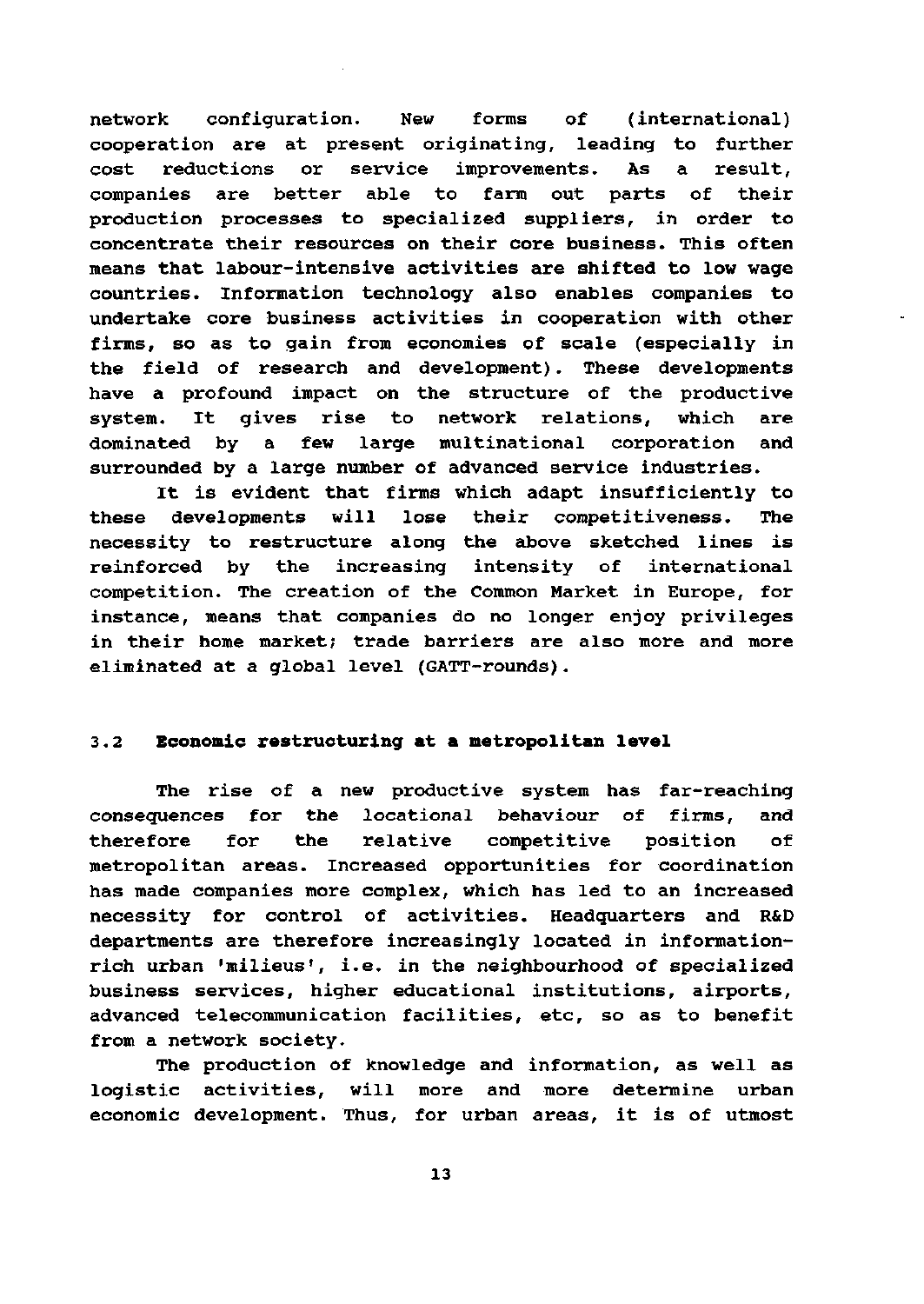importance to obtain a central position in an international network of metropolitan areas. This network exchanges information and knowledge, in connection with streams of capital, goods and persons. Consequently, it may be expected that the availability of high-quality infrastructure, including public transport, will increasingly determine the firms' locational preferences.

Recently, much research has been devoted to locational determinants of (multinational) firms [Bruinsma and Rietveld, 1992b]. A recent and representative investigation has been undertaken by Healey & Baker [1992]; more than five hundred internationally operating companies were asked to indicate their essential factors for locating their business (Table 2). The results are in line with our expectations. Infrastructural factors - especially access to markets, customers or clients and transport links with other cities and internationally even play a more important part than cost considerations. And, although of lesser importance, the quality of life is also perceived as an essential locational factor.

**Table 2:** Percentage of firms which consider the locational factor concerned as absolutely essential for locating their business

**Factor**  $\sim$ 

| Easy access to markets, clients or customers                | 62            |
|-------------------------------------------------------------|---------------|
| Transport links with other cities and international centres | -49           |
| Quality of telecommunications                               | 43            |
| Cost and availability of staff                              | 39            |
| Business climate and availability of financial incentives   | 34            |
| Value for money of office space                             | 23            |
| Availability of office space                                | 22            |
| Easy of travelling around within the city                   | 22            |
| Languages spoken                                            | 17            |
| High quality of environment                                 | $\mathbf{11}$ |
| Quality of life for employees                               | 10            |
|                                                             |               |

Source: Healey & Baker (1992)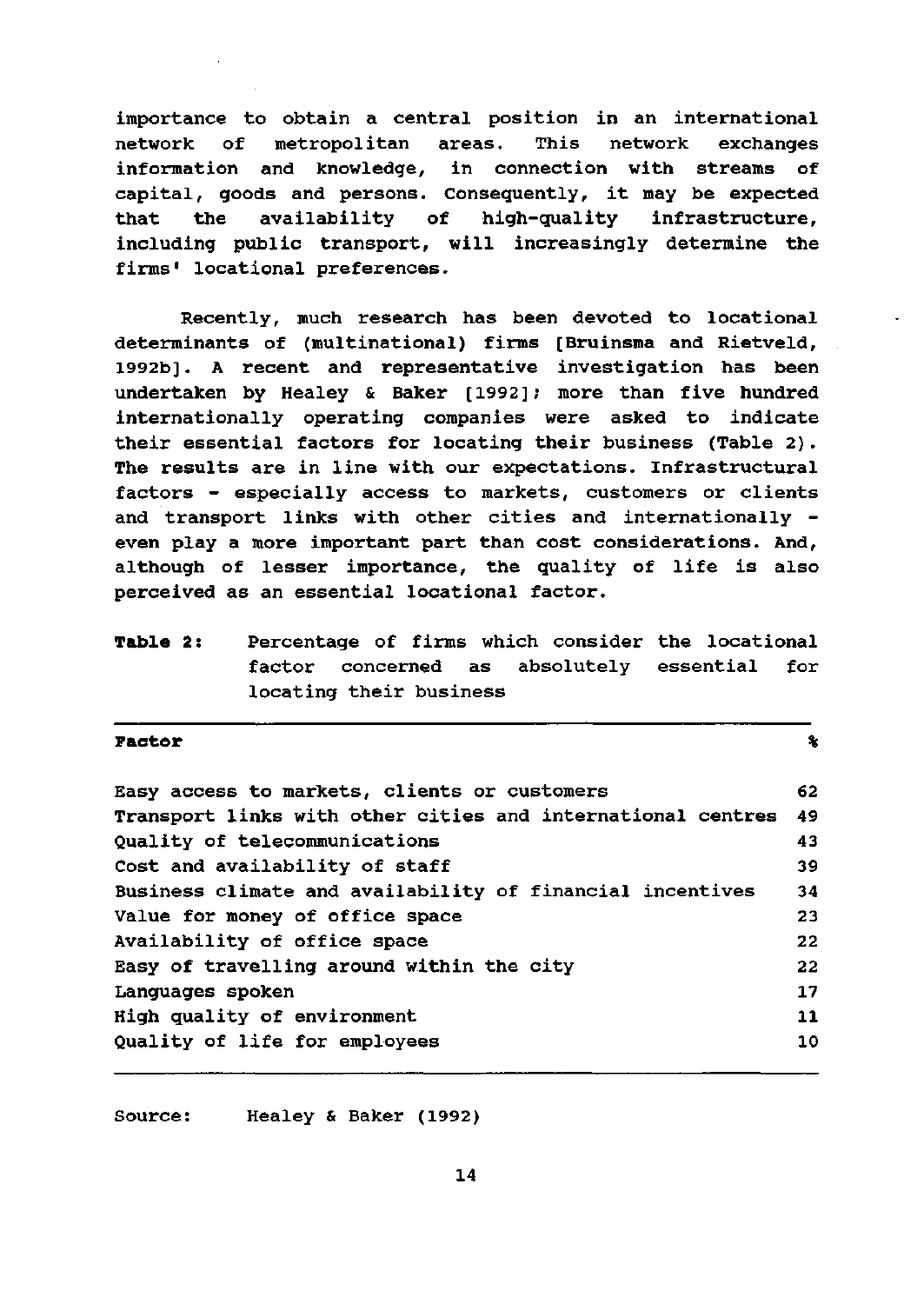### **3.3 Metropolitan public transport policy revisited**

The above observations place transport policies, which have until now been implemented in most cities, in a different perspective. So far, mainly traditional arguments (such as the reduction of congestion and air pollution) have played a part in building high-quality public transport systems. Considerations of international competitiveness are only incorporated in the policies of London and Ile the France (Paris) and are sometimes mentioned in connection with the construction of high-speed rail links through the Randstad Holland and in Stockholm.

The process of economie restructuring requires a reconsideration of public transport policy in urban regions: the importance of a strong international competitive position must explicitly be translated into the formulation of such strategie policies. Various private and public interest groups, e.g. in the Netherlands and the United Kingdom, have recently already made a plea for this approach. An increased attention for considerations of competitiveness points at the need for (1) an intensification of current policies, and (2) additional and flanking policies.

Current policies are often designed to reduce the impact of negative external effects of transport. Reducing congestion, however, also enables firms to serve their client groups more effectively and to make better use of a city's knowledge infrastructure (the Malarbanan, a planned rail system around Stockholm, is a good example; see insert 2) . Companies also consider favourable living conditions as an important factor for locating their business; it makes it easier to attract highly qualified personnel. The major impact of a high quality of life on economie development is aptly demonstrated by the impressive economie performance of the coastal region which stretches from Barcelona to Genova, the so called 'European Sun Belt'. Without the knowledge infrastructure of metropolitan areas, this region has succeeded in attracting numerous knowledge-intensive companies [Reclus & DATAR, 1989]. High-quality public transport may in this context reduce congestion and make a city (more) liveable, thus meeting the demands of international firms.

Next to an intensification of current policies, is it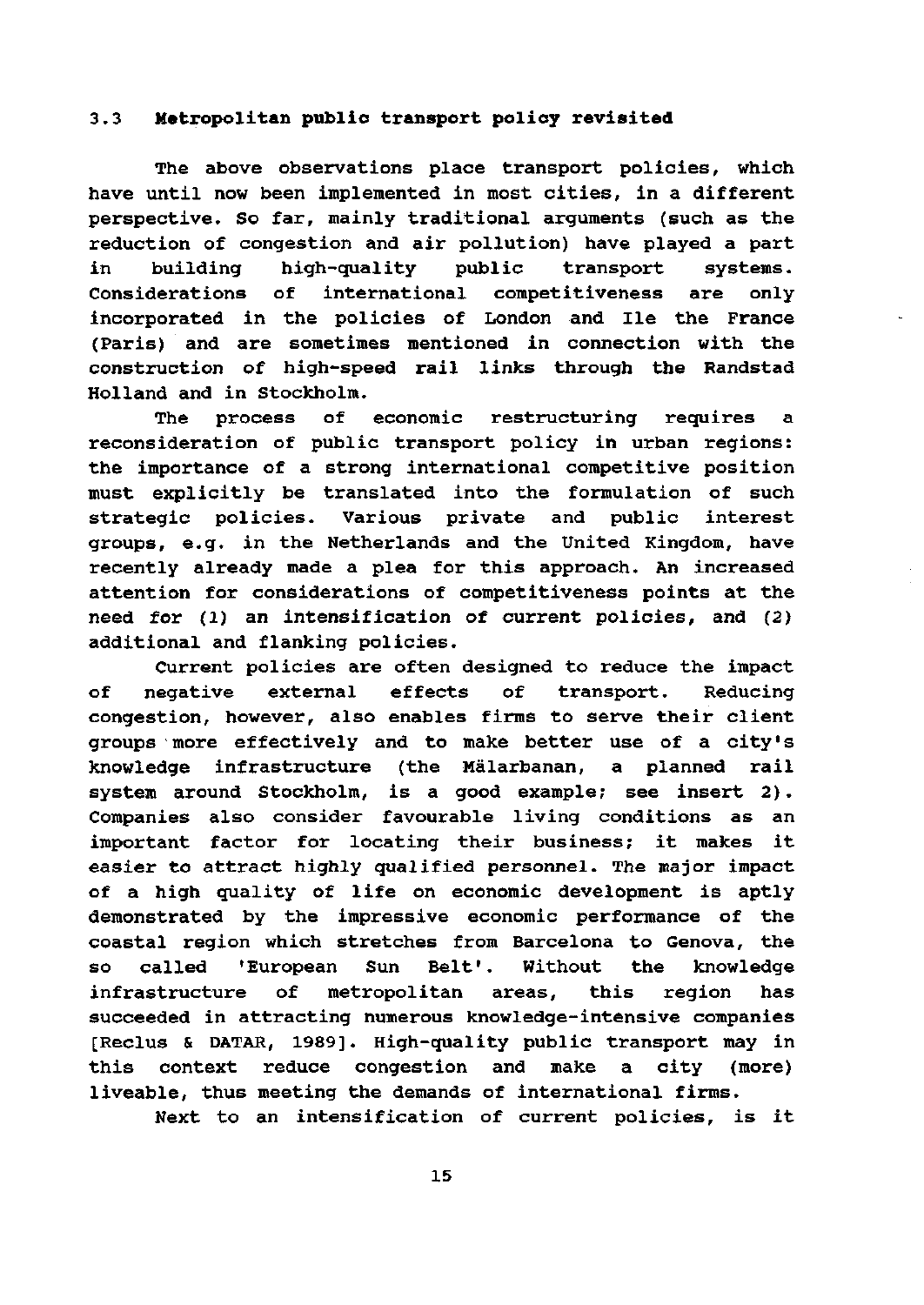desirable that cities are aware of their position in an international network of metropolitan areas. They should not only attune their transport policies to the region's own demands, but also to the demands of firms operating in a new productive system. Cities can only occupy a strong position in such a network if they are adequately connected to other metropolitan areas. Public transport can contribute to this by ameliorating access to other infrastructure (airports, teleports, etc) . An investigation by Group Transport 2000 Plus [1991] shows that the average speed of international road transport - taking into account congestion, border controls, loading and discharging - is less than twenty kilometres per hour, while more capacity and higher speeds are vital. Therefore, further actions are to be undertaken to interconnect urban areas, among other things by means of high speed railways.

This all does not mean that the role of the car will diminish. On the contrary, it is expected that the growth of goods traffic and commercial passenger car traffic will exceed that of national average. But a stimulus of public transport will be an important part of overall transport policy, and at the same time be considered as supporting the international competitive position of an urban region.

Since the creation of the Common Market, governments are limited in the use of traditional policies (such as exchange rate policy and monetary policy) to improve national competitiveness. Naturally, they are increasingly turning to structural policies, such as improving the educational system and building infrastructure. The construction of a highquality transport system, of which public transport is an important part, is therefore not only a sensible policy option, it is also one of few remaining ones. Before formulating some concluding remarks, we will focus on eliminating financial bottlenecks, in particular how the private sector can be involved in financing urban infrastructure.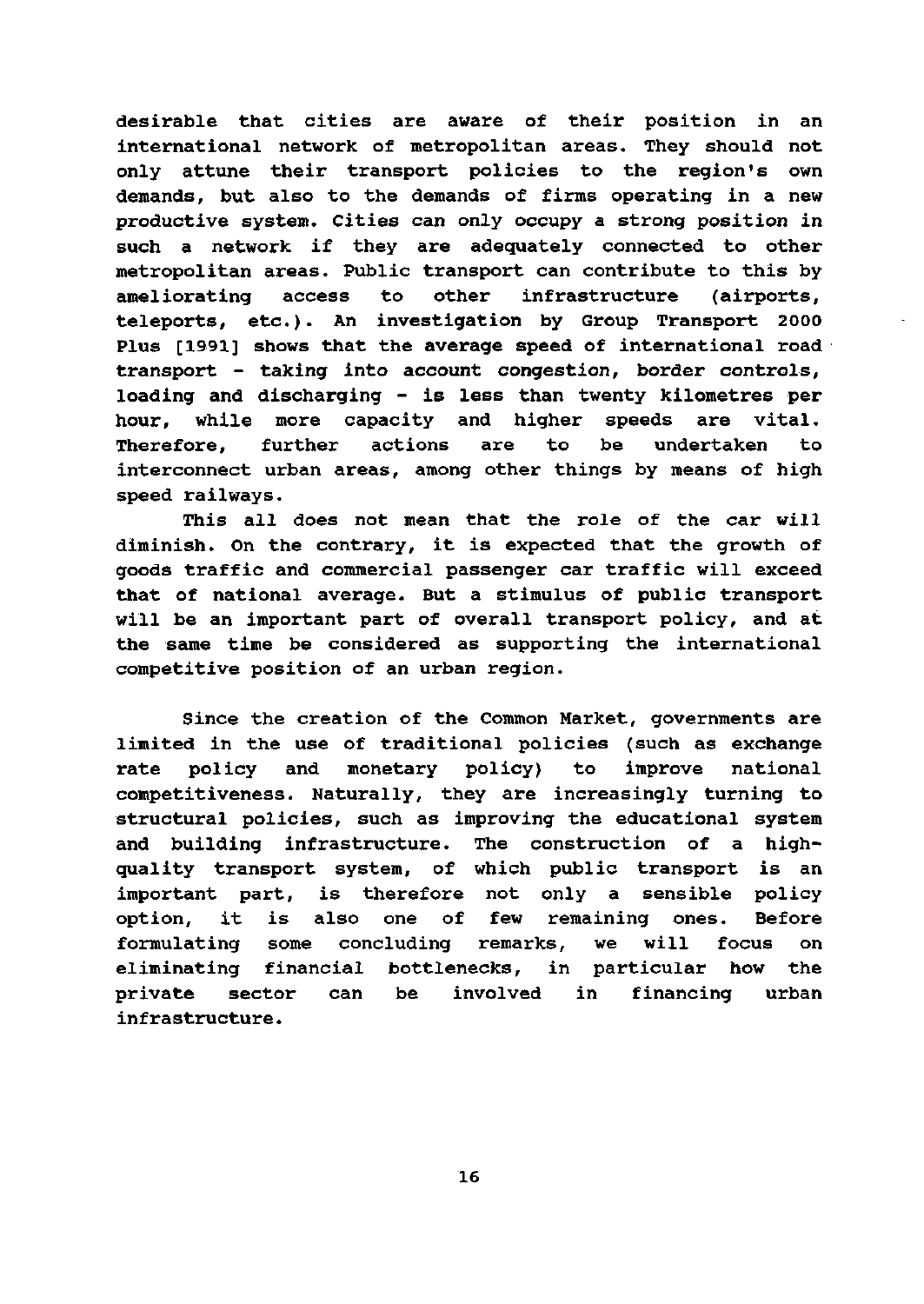## **Stockholm** (insert 2)

During the last decades, population and employment have declined in central Stockholm in favour of its suburbs. Population and employment growth in Stockholm's hinterland have, however, lagged behind the national average. The metropolitan economy finds itself in a phase of restructuring. Despite a decline of population and employment in absolute terms, traffic congestion in the city centre increases. To limit the growth of car traffic in central Stockholm and to revitalize surrounding areas, Swedish authorities have announced a number of major infrastructural proj ects.

One of these projects is Malarbanan, a circular railway system which connects the major centres of Central-Sweden. This project is not only meant to reduce car traffic (which is planned to decrease by 3.5% in the period 1991-2005), but must primarily be seen as a means to integrate the metropolitan area of Stockholm with its surrounding areas.

In addition, a project will be started which combines investments in public transport (\$2,5 bln) with investments in ringroads (\$4 bln) and a road charge scheme. This scheme will consist of a toll ring around the inner city and is used to discourage car traffic of the city centre as well as to finance the ringroad system. A scenario analysis of this project has led to the important conclusion that investing heavily in public transport does not lead to a larger share in the modal split if the (competing) road network is expanded and upgraded at the same time [Anderstig and Mattsson, 1992].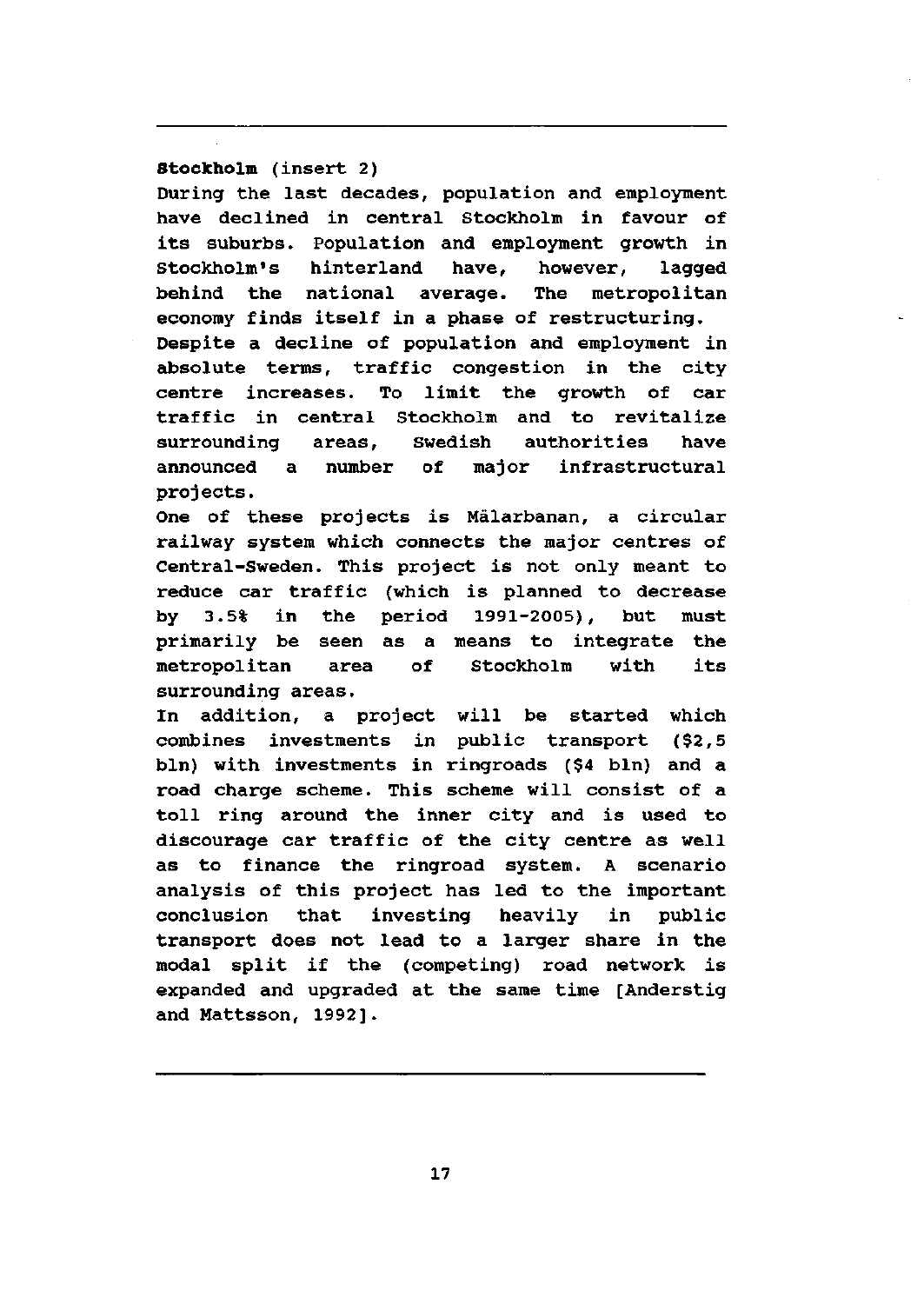#### **4. New Financial Instruments**

## **4.**l **Introduction**

Advanced urban infrastructure is a formidable weapon in the international competitive battle between cities, but it is at the same time costly. With a few minor exceptions, most public transport corporations in almost all European countries were traditionally government owned. A characteristic of public transport companies is that they are typically unable to cover their operational costs. During the past decades, governments have continuously supplied operational deficits by means of subsidies. As a rule, (central) governments also contribute considerable sums to the financing of infrastructure.

Since the 1970s, operational subsidies have risen sharply in most Western European countries. To limit the growth of operational costs, several rounds of cost-cutting measures have foliowed suit, often combined with tariff advances. These measures have stabilized or even reduced the subsidy ratio (the quotient of operational subsidies and operational costs) of most transport corporations in the course of the 1980s. However, this does not alter the fact that city transport is still operating at a loss [OECD, 1988]. Subsidies range from 8% (Network Southeast, London) to 60% (Paris) of operational costs.

Partly because of tariff rises, many countries have witnessed an increase in the price of urban transport relative to passenger car transport [Orfeuil and Zumkeller, 1991]. Nevertheless, the number of transported travellers is still growing, though not as much as total passenger transport growth. Without supporting policies to reduce car traffic, opportunities to further increase tariffs seem to be limited.

In a number of cities, public transport policy is therefore at a deadlock. On the one hand, it must cope with strong social and economie forces to invest heavily in new transport infrastructure. On the other hand, public transport corporations face ever increasing budget restrictions and are unable to raise revenues and/or cut costs within the present structure. It is therefore sensible to look at new forms of financing which enable the undertaking of desirable investment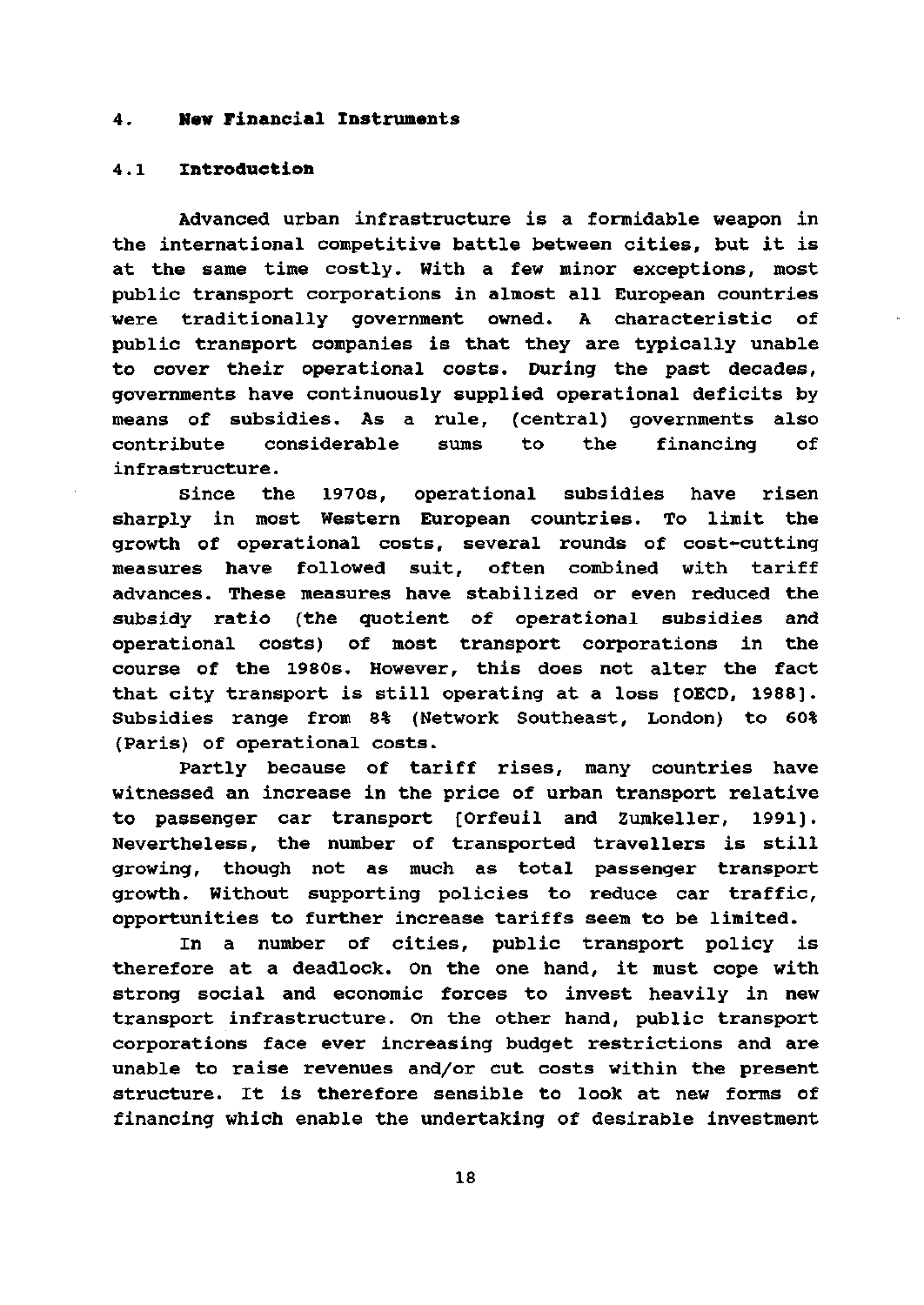projects without putting an extra drain on public monies. Especially in the United States and Japan, off-budget financing of public transport projects has soared {OECD, 1991]. This section will discuss a form of financing which has up to now attracted little attention of policy makers, but has the potential to make an important contribution to the construction of transport infrastructure.

#### 4.2 Franchising

Applied to public transport, a franchise can be defined as a contract between a transport authority (the franchisor) and a private company (the franchisee), by which the latter obtains the right to operate a public transport system. Under a conventional franchise contract, the franchisee compensates the franchisor in return to the vested rights. In the rare cases of public transport franchising, this situation has been reversed: the transport authority has compensated the private company for an expected operational deficit.

A franchise agreement can be applicable to both an existing public transport system and to a system that yet has to be built. In the former case, management responsibility is transferred to the private firm. In the latter case, the responsibility to finance the system is transferred as well. To prevent monopolistic behaviour, a franchise contract often states conditions which must be observed by the franchisee. Price setting is usually restricted; since this condition raises operating risk, transport authorities typically guarantee a minimum sum of revenues. A common type of franchising is Build-Operate-Transfer (BOT). A private company obtains the right to build and operate a system, in order to transfer it to the public sector after a contractually agreed period.

Franchising has three advantages to transport authorities. First and foremost, a private firm is likely to improve operational efficiency of existing public transport systems. If the franchise concerns a system which is yet to be built, an additional advantage is that the franchisee finances the system and bears the financial risk. This enables the transport authority to expand public transport faster, cheaper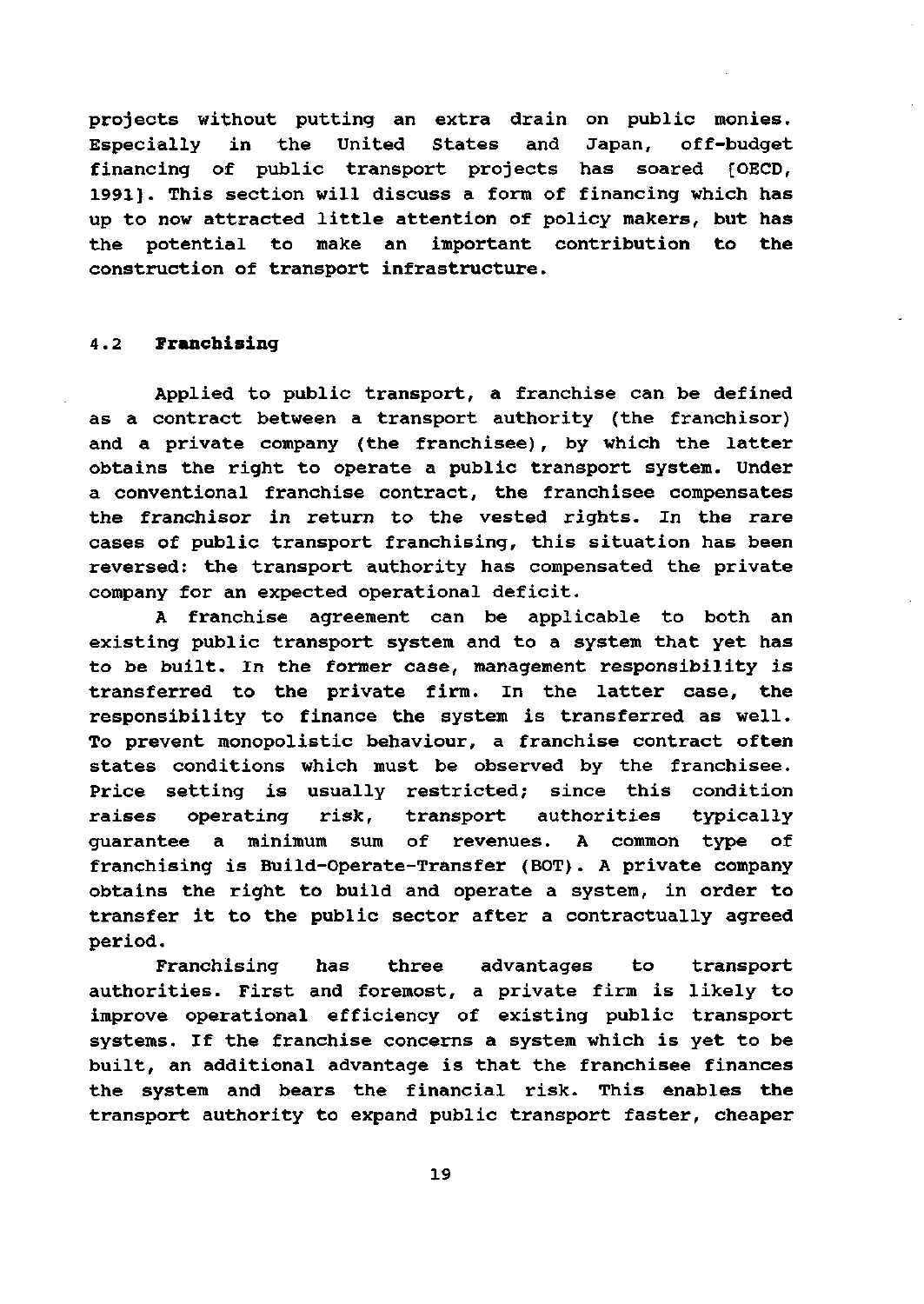and at a lower risk. A third advantage of franchising is that the private sector itself chooses the project to be undertaken. This is consistent with the idea that private firms can better identify attractive investment projeets than the public sector.

An often heard argument against franchising is that governments can finance more cheaply than the private sector. The rapid growth of franchising in other fields suggests however, that the aforementioned advantages can compensate for higher financing costs [Kneppers-Heynert, 1988].

Franchising is not only advantageous to transport authorities, but potentially to private firms as well. In Northern America, Australia and Japan, franchising has in due time grown into a common phenomenon. In Europe, however, private firms are hardly interested in operating and/or financing high-quality public transport systems (the Chunnel excepted). The risk of investing in public transport is not perceived to be commensurate with the expected return on investment. Given the fact that virtually all public transport corporations are operating at a loss, it is understandable that expectations are not overly high. Nevertheless, the TGVtrack from Paris to Lyon has yielded an acceptable rate of return on investment (15%), while a similar return is expected for the track Paris-Lille [ECMT, 1990]. Thus, franchising rail infrastructure should not be rejected in advance.

Infrastructural projects have certain characteristics which make them unattractive to private investors: (1) the lifetime of a project is very long, (2) initial investments are very high, (3) the building period is relatively long; during this period huge interest payments must be made while no revenues are collected, and (4) once started, a project is practically irreversible. To summarize, expenses are very high, primarily made at the beginning of the project's lifetime and can be estimated accurately. Revenues are spread over the entire lifetime and are difficult to assess. It is obvious that the risk associated with such a project is high. In order to interest private firms in public transport, dedicated actions must be undertaken to increase the rate of return and/or to lower the risk. Within the framework of a franchise contract, various options can be thought of, such as: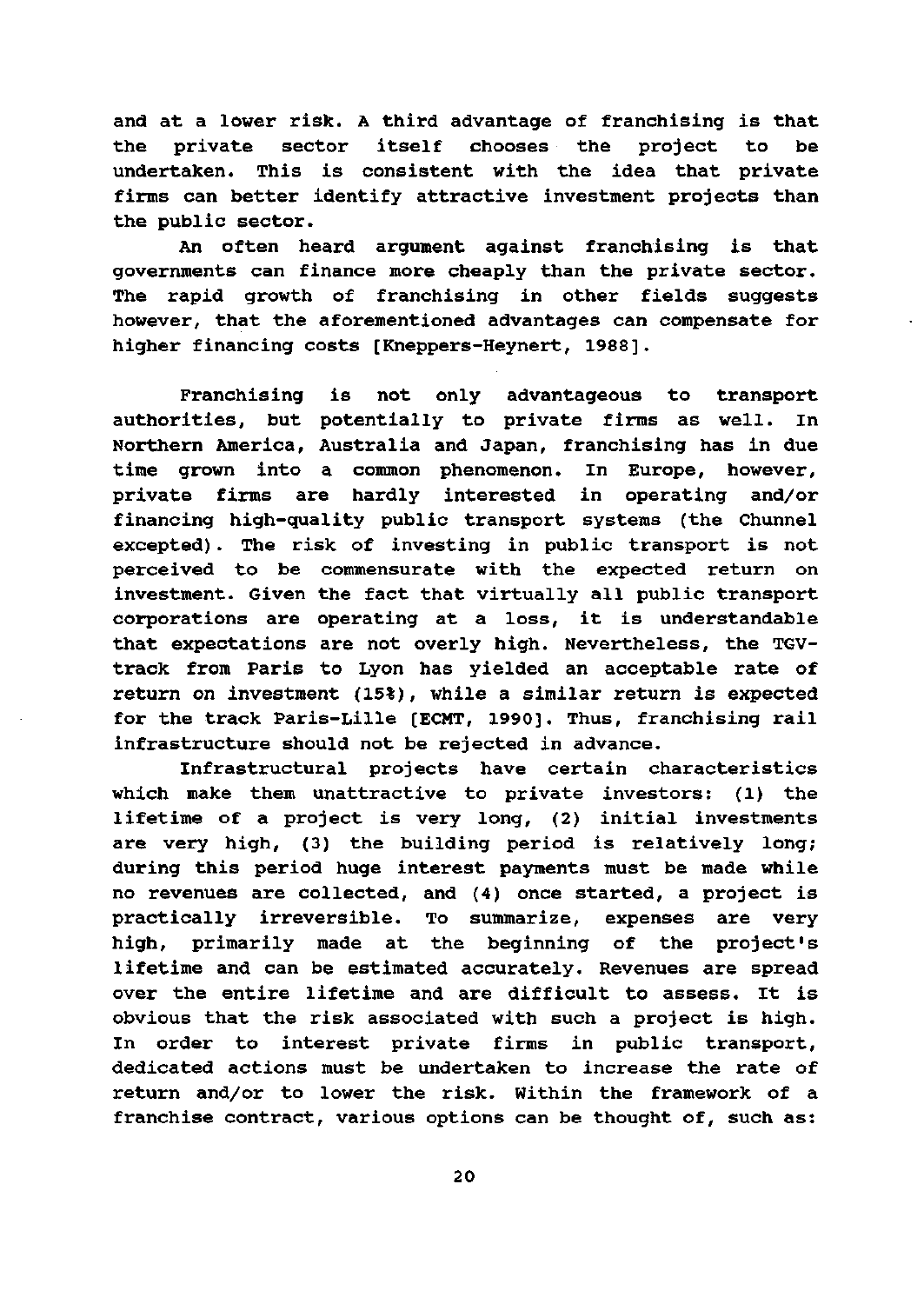- clear area planning (including infrastructural projects), to enable a potential franchisee to estimate future traffic demand with reasonable accuracy;
- licensing a franchisee to develop real estate in the vicinity of the transport system;
- a yearly fixed financial compensation paid by the franchisor; to prevent free-rider behaviour of the franchisee, the transport authority must grant the franchise to the company which accepts the lowest amount of compensation;
- a clear compensation scheme for the private company in case the former actions are not exactly undertaken as agreed.

It is plausible that a franchise agreement between the public and the private sector, in which risks and returns are shared in a way which is acceptable to both parties, will lead to efficiency gains with respect to existing public transport systems and to a more rapid expansion of such systems than is possible under the present state of public finances. A welldesigned franchise policy may thus act as a powerful weapon in the competitive battle between European metropolitan areas.

#### 5. Conclusion

Given present transport policies in Europe, mobility will most likely continue to grow in the next decades. At the moment, the growth of transport demand is not seriously called into question, although transport authorities have attempted to limit its negative external effects. At a national level, and especially at a metropolitan level, increasing importance is attached to the expansion and upgrading of public transport. In many cases however, actions have been undertaken either too late or have not been efficacious. Apart from that, transport policies have not always been consistent. These shortcomings can be traced back to a lack of financial means, and a lack of integration between national and city transport policies.

Apart from reducing the undesirable side-effects of (especially) car traffic, there is a second, at least equally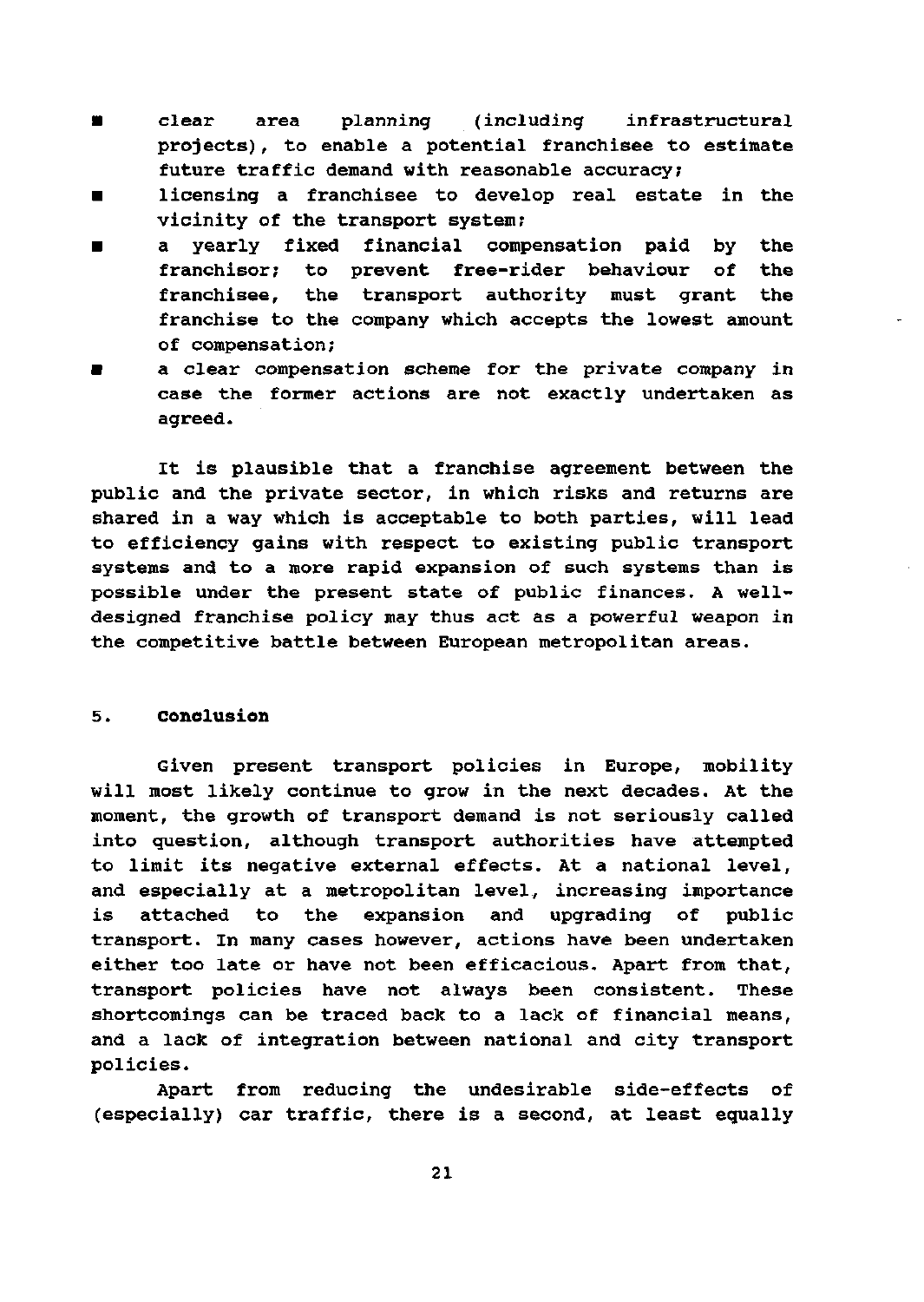important reason to propagate the development of high-quality public transport. Metropolitan areas are more and more entangled in a competitive battle to generate and attract knowledge-intensive industries in an international network society. Many of them appear to develop into powerful nodes in an international information network. To maintain their position in this network, a top class transport and communication system is vital.

It is therefore desirable that cities intensify current transport and communication policies, with due consideration for the demands of internationally operating companies. Urban public transport policy must not primarily be oriented regionally, but internationally. Partnerships with the private sector offers various opportunities to build the necessary infrastructure at a desired pace.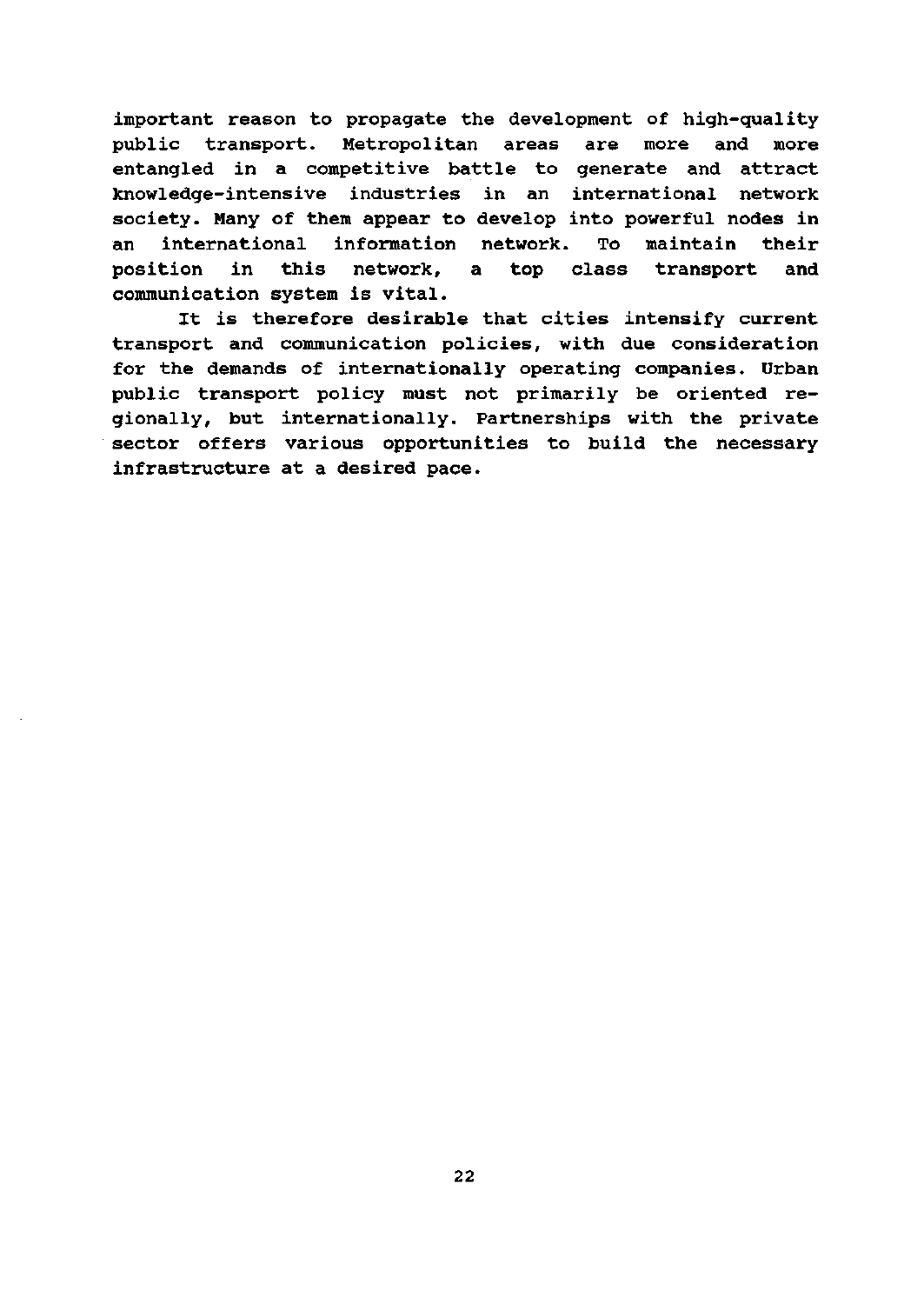#### **References**

Anderstig, C. and L. Mattsson, (1992) Policy Applications of an Integrated Land-use Transport Model in the Stockholm Region, Paper presented at the 6th World Conference on Transport Research, Lyon, July 1992.

Appleby, L. and P. Jones, (1985), **Investigating the Consequences of Different LeveIs of Bus Service Provision,**  Paper 278, TSU, Oxford.

Bruinsma, F. and Rietveld, P. (1991), **Infrastructuur en Stedelijke Ontwikkeling in Europa,** Report, Department of Spatial Economics, Free University, Amsterdam.

Bruinsma, F. and Rietveld, P. (1992a), **Stedelijke agglomeraties in Europese infrastructuurnetwerken,** Report, Department of Spatial Economics, Free University, Amsterdam.

Bruinsma, F. and Rietveld, P. (1992b), **De Structurende Werking van Infrastructuur,** Report, Department of Spatial Economics, Free University, Amsterdam.

Castells, M. (1989), **The informational city: Information Technology/ Economie Restructuring and the Urban-Regional Process,** Basil Blackwell, Oxford/Cambridge.

Emmerink, R., P. Nijkamp and P. Rietveld, The Role of Information in the Performance of Transport Networks, TRACÉ Discussion Paper, TI 93-40, Tinbergen Institute, Amsterdam.

European Conference of Ministers of Transport (1990), **Private and Public Investment in Transport,** ECMT, Paris.

European Conference of Ministers of Transport (1992), **Statistical Trends in Transport 1965-1988,** ECMT, Paris.

Group Transport 2000 Plus (1991), **Transport in a Fast Changing Europe,** DG VII, European Community, Brussel.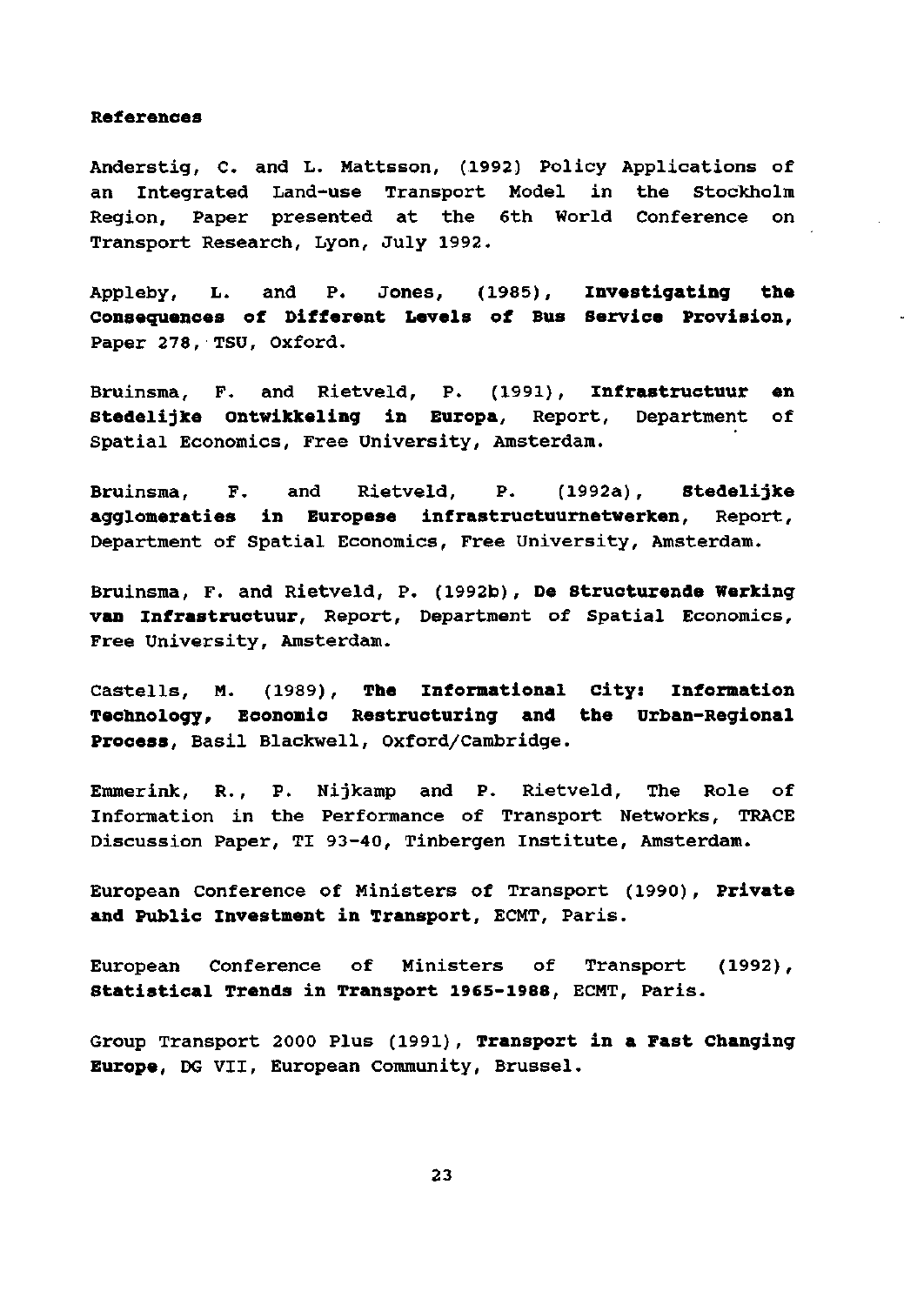Hall, P. (1988), **Cities of Tomorrow: An Intellectual History of Urban Planning and Design in the Twentieth Century,** Basil Blackwell, Oxford/Cambridge.

Hall, P. (1990), Reinventing the City, Research Paper 179, Centre for Urban and Community Studies, Toronto.

Healey & Baker (1992), **European Real Estate Monitor 1992,**  Healey & Baker, London.

Kneppers-Heynert, E.M. (1988), **Een Economische en Juridische Analyse van Franchising,** Doetoral Thesis, State University, Groningen.

Lundqvist, L. and Mattsson, L. (1992) Modelling Travel Demand in an Extended Matropolitan Region, Paper Presented at the 32nd European RSA Congress, Louvain-la-Neuve.

Massot, M.H. (1991), Le Role de 1'Offre de Transport en Commun sur leurs Usages dans les Villes sans Site Propre, Paper International Conference on Travel Behaviour, 1991, Quebec.

Nijkamp, P. and Oosterman, A. (1992a) **Openbaar Vervoersystemen in Europese Metropolen,** Report, ESI-VU, Amsterdam.

Nijkamp, P. and Oosterman, A. (1992b) **Een Indicatie van de Maatschappelijke Kosten van Weg-en Railvervoer,** Report, ESI-VU, Amsterdam.

Nijkamp, P., J. Vleugel, R. Maggi and I. Masser, **Missing Transport Networks in Europe,** Avebury, Aldershot, 1994.

Orfeuil, J.P., and D. Zumkeller, Transport Prices, Transport Policy in View of Sustainability, International Conference on Travel Behaviour, 1991, Quebec.

Organisation for Economie Cooperation and Development (1989), **Resources for Tomorrow's Transport,** OECD, Paris.

Organisation for Economie Cooperation and Development (1991), **Urban Infrastructure: Finance and Management,** OECD, Paris.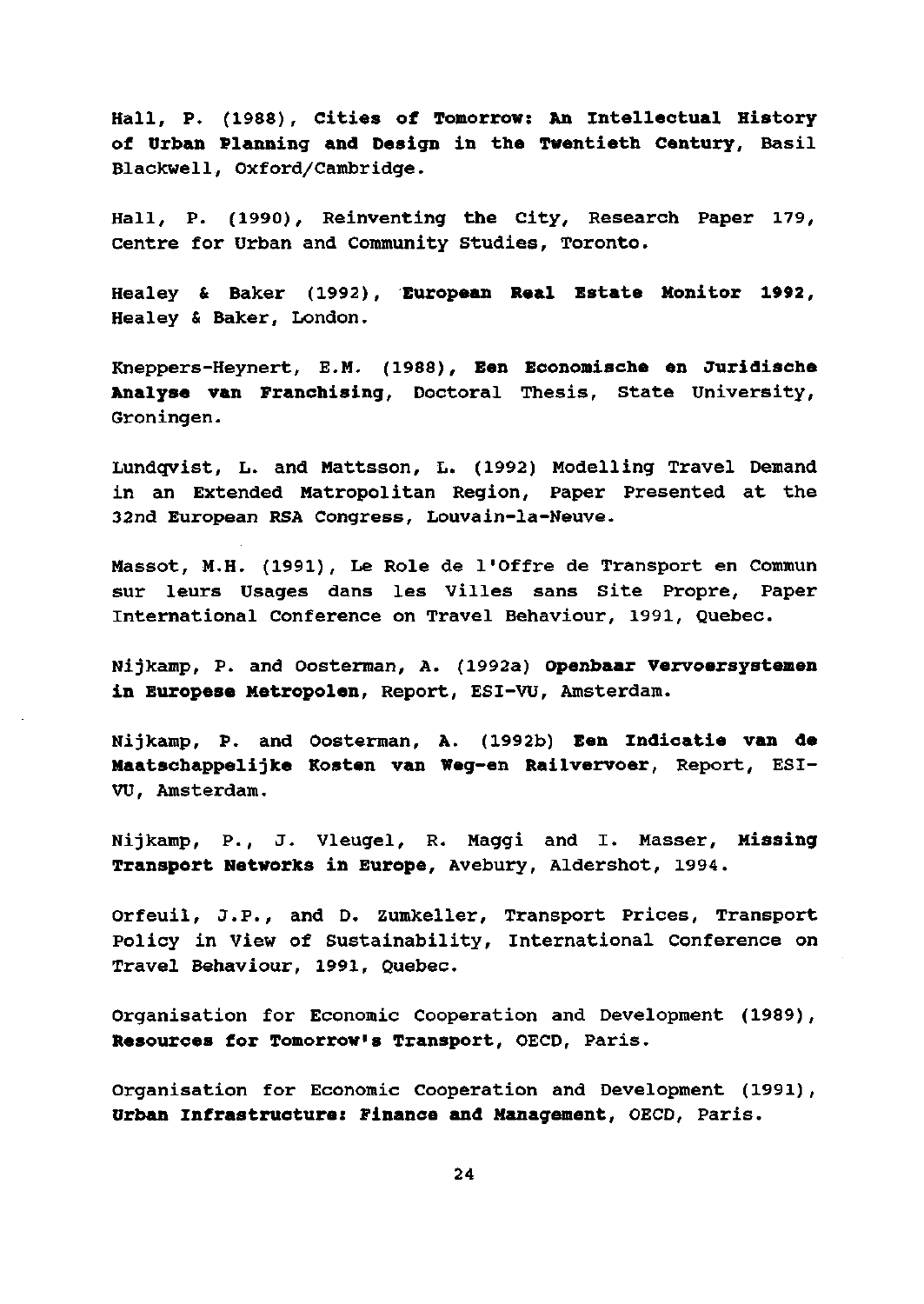Reclus & DATAR (1989), **Les** Villes Europeennes, Maison de la Géographie, Montpellier.

Salomon, I., J.P. Orfeuil and P. Bovey (eds.), (1993), A Billion Trips **a Day,** Kluwer, Boston, 1993.

 $\mathcal{L}^{\mathcal{L}}$